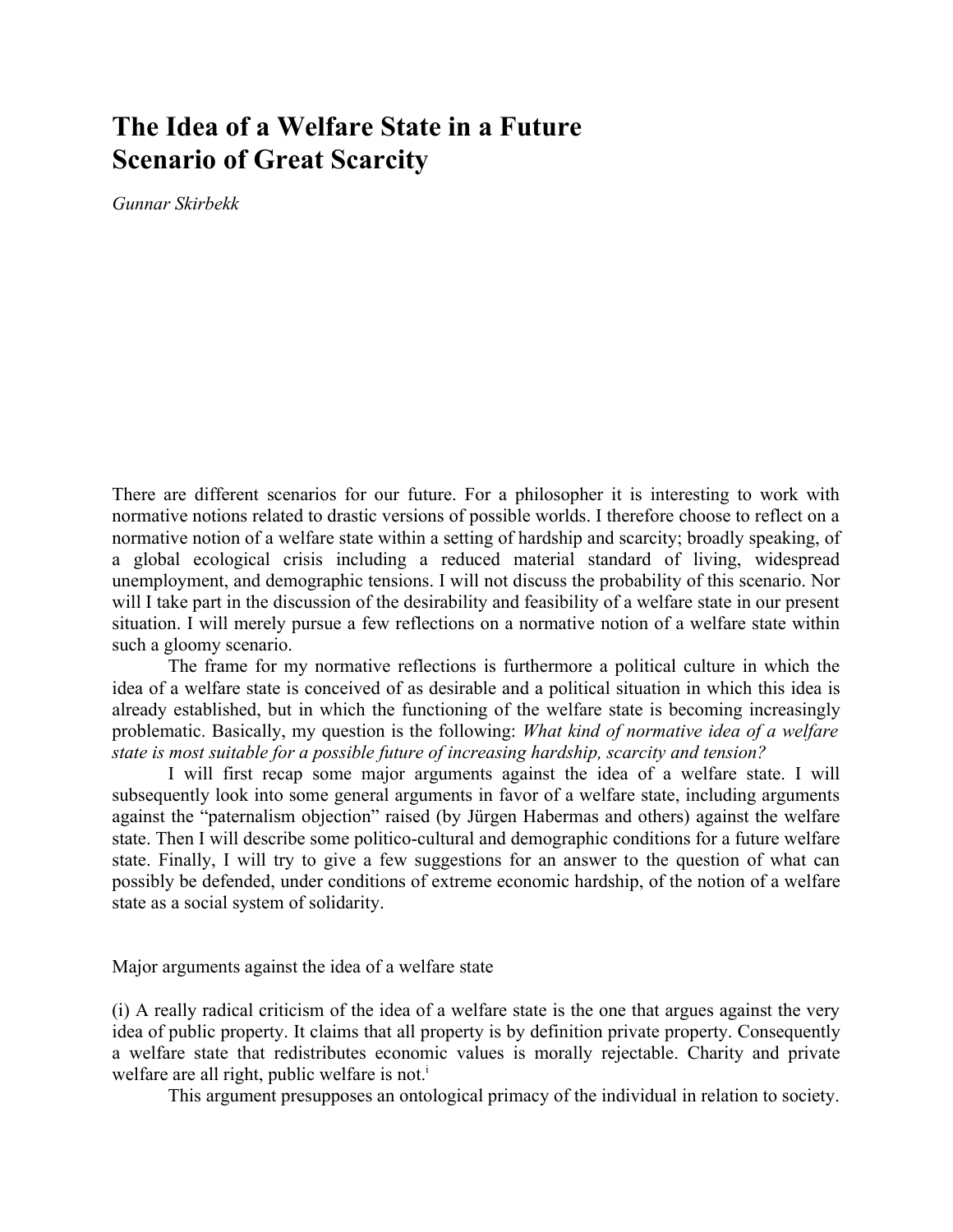But this presupposition is certainly not indisputable. There are well-known counterarguments, from an Aristotelian notion of unavoidable socialization to a Burkean notion of historical situatedness, and further to a Hegelian notion of identity-building through social recognition. To me these counterarguments, partly conceptual partly empirical, seem quite convincing.<sup>[ii](#page-15-1)</sup> I fail to see how we could have a notion of a person that is not intrinsically mediated by intersubjectivity in terms of tradition and communality. I therefore also fail to see how values, including economic values, can be said to be purely individual and not at all co-determined, and thereby rightly co-possessed by intersubjective factors, including a democratically elected government. In this connection I therefore do not feel any intellectual urge to pursue these arguments, but rather find it sufficient just to refer to these discussions.<sup>[iii](#page-15-2)</sup>

Consequently I see no reason to reject the idea of a welfare state on the basis of an ontological individualism arguing in favor of a purely private notion of property (economic value). If these individualists come up with better arguments, I shall certainly consider them carefully, but for the time being I think it is fair to conclude that these supposedly radical arguments for a moral rejection of the idea of a welfare state are unconvincing.[iv](#page-15-3)

(ii) There are arguments questioning the notion of just distribution. They are of various kinds. One line of argumentation questions the relationship between the distribution of money and the individual gain of well-being: an equal share of money does not guarantee an equal amount of happiness. People's way of life, their expectations, and their subjective and objective needs are all very different. There is a well-known gap between exchange value in terms of money and value of use in terms of experienced and obtained well-being. If the goal of a welfare state is equal happiness for everybody, this goal can therefore not be reached by any attempt at a just redistribution of economic resources.<sup>[v](#page-15-4)</sup>

This argument is fair enough. It implies, I assume, that the idea of a welfare state should not operate with happiness as its goal, but rather with the more modest and more realistic goal of trying to avoid some basic forms of unhappiness.<sup>[vi](#page-16-0)</sup> My assumption is here that it is easier to reach a consensus as to what counts as unhappiness than as to what counts as happiness, and also that it is easier to reach a consensus on the obligation to help unhappy people than to reach a consensus on the desirability of trying to make people more happy. My assumption is also that it is easier to diminish some basic forms of unhappiness by economic redistribution than it is to obtain happiness by a redistribution of money. Finally, I also think that at least in some cases of unhappiness the amount of money necessary to improve the situation decisively is within realistic limits whereas this is probably less the case for some aspirations of happiness.

These are certainly subtle problems. For one thing I here assume that it is possible to reach an enlightened consensus concerning some notion of "objective needs," thinking in terms of things like emergency rations and medical first aid in emergencies. The precondition is that of a discursive interpretation of needs, undertaken by those concerned. In other words, I employ a notion of "intersubjectively recognizable needs," realized through discursive interpretation, as opposed to subjective needs. I imagine that such "objective needs" concern the avoidance of some basic physiological states like hunger and (curable) pain. Furthermore I assume that the question as to the extension of this notion of "objective needs" has to be decided by an open and enlightened discussion based on the traditions and the material resources in each society. If the question of need interpretation is left to certain traditions or professions, we can easily be overruled by entrenched power instead of being lead by reason (Fraser 1989).

Even though there will probably be a general consensus about paradigmatic cases of possible and desirable welfare interventions, and of paradigmatic cases where such interventions either are undesirable or impossible or both, there will most likely be various borderline cases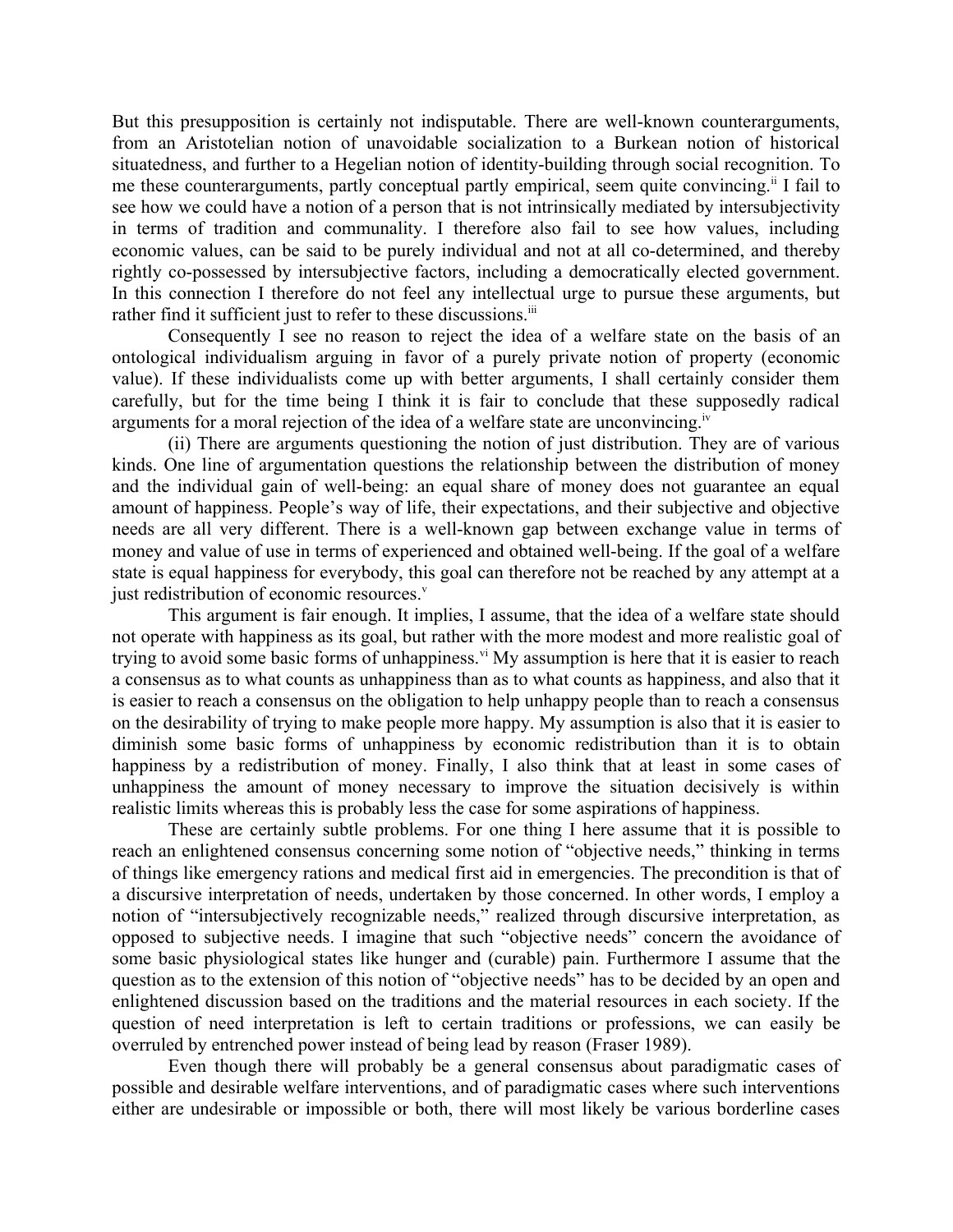which will be discussed intensively and which to some extent will have to be decided not by substantial consensus, but by a procedural consensus as to ways of reaching a decision, e.g., through some kind of voting.

At this point I will not enter these substantial discussions.<sup>[vii](#page-16-1)</sup> My point so far has just been to pay attention to the arguments for a careful examination of the ambitions inherent in any idea of a welfare state: there are decisive arguments in favor of some modesty as to the very conceptual possibility of talking about a more equal or just need satisfaction by means of public redistribution of economic resources. The notions of equality and of justice, as well as the notion of welfare, have to be used with great care in talking about questions of need satisfaction.

But once this is taken into account, and once the policy of welfare has been permanently regulated by democratic elections and by free and enlightened public discussion, I see no decisive argument, along these lines of argumentation, against the idea of a welfare state, in a "minimalist" and modest sense.

(iii) In the current political debate, one of the most frequent counterarguments against the idea of a welfare state is the one that repudiates what is regarded as collective coercion of individual freedom. This argument takes different forms, more or less crude or refined.

A sound version of this argument is the one that emphasizes a general conflict of values: we cannot maximize all values at the same time. We cannot maximize publicly organized welfare and personal freedom at the same time. So there is a question as to where and how the best interplay might be understood and realized.

There are certainly different notions of freedom and of welfare, as well as other relevant normative notions; and consequently different solutions should be discussed. But again it is fair to indicate some necessary restrictions for a possible and perhaps desirable idea of a welfare state. If, for instance, a member of a society has a right to medical treatment for an injury caused by riding a motorbike, it is fair to say that each member of this society also has an obligation to drive lawfully and carefully. And if the society has an obligation to give free medical treatment in these cases, it also has the right to impose laws and regulations and even to moralize: a driver should have a driver's license, he should see to it that the motorbike is technically in good shape, he should wear a helmet, he should not drive drunk, he should drive according to the laws and do so carefully! Already in a trivial case such as this one, there is some tension between individual freedom and collective arrangements. And in other cases this tension is even more acute. For instance, if a foreign citizen who practices hang-gliding without insurance has an accident, should a welfare state rescue him and provide him with hospital treatment free of charge? And also, if society pays for your higher education, are you then equally free to emigrate as you would have been if you had paid for it all with your own money?

The point I am making is simply this. To the extent that we have public welfare, there are restrictions on one's personal behavior, not only the restrictions imposed by laws and regulations, but also restrictions due to a functional need for a certain minimum of behavioral solidarity, a need which on the level of the individual takes the form of moral obligations and possibly of normative sanctions.

There will always be those who do not behave. The question is one of degree, of the number of misbehavers, and of the seriousness of their misbehavior. And the normative point is that of the legitimacy of public sanctions in these cases.

A welfare state thus requires enlightened and moral citizens. Not all kinds of irrational and egotistical behavior can be tolerated. A functioning welfare state presupposes a political culture with enlightened participants who are able and willing to conduct their lives in accordance with internalized constraints. This, I think, is a point that should not be blurred.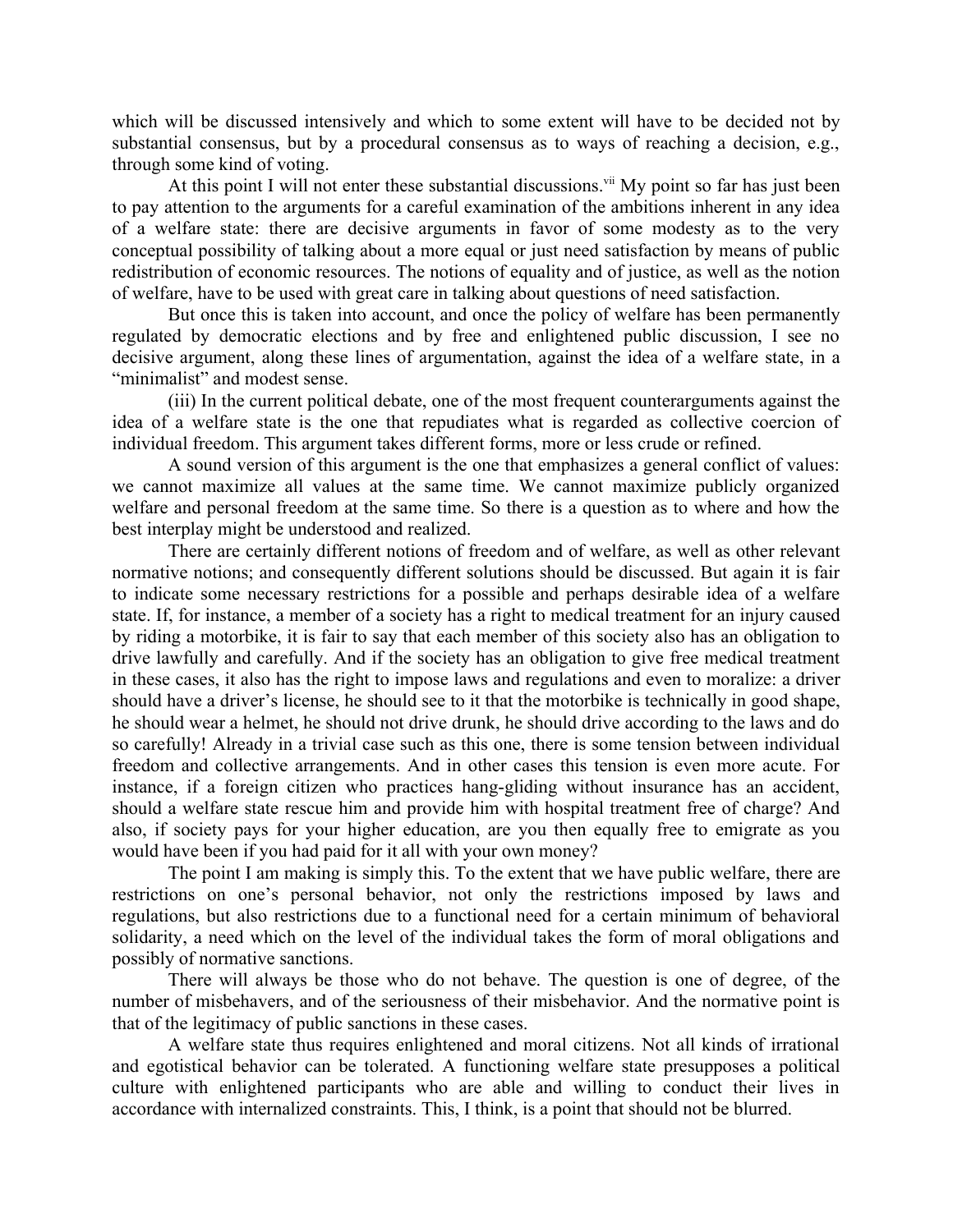This means that a functioning welfare state has to be a welfare society. It presupposes some degree of political culture and social morality. Isolated welfare arrangements in a politically immature society could thus easily turn out to be inefficient and even counterproductive. This is no criticism of the idea of a welfare state; it is merely a criticism of naive proponents, and naive opponents, who overlook these broader requirements.<sup>[viii](#page-16-2)</sup>

This counterargument (against the welfare state) can be recast in libertarian terms: the freedom of the individual against state intervention. But there are also other arguments that lead to a similar critical attitude toward the welfare state, namely arguments that are based on the conception of a person as socialized through communication (which is essentially different from the notion of a pre-social individual) and arguments that are further elaborated into an analysis of the tension between communicative interactions on the one hand and instrumental and strategic actions on the other (Habermas 1981, 1984, 1987). The critical question in this perspective is whether the welfare state, through its scientifically trained professions, represents a threat to the autonomy of communicatively socialized persons. This is a debate about the danger of "therapeutization" and "clientization," through "objectivating" professions.<sup>[ix](#page-16-3)</sup> In Habermas it is a discussion of the tension between bureaucracy and social integration, a discussion which is extended to the relationship between "system" and "lifeworld" (state and market versus culture in terms of socio-cultural reproduction), and to the tendency of a "colonization" of the lifeworld by the system.<sup>[x](#page-16-4)</sup> In this perspective Habermas sees an inherent danger for "paternalism" in the welfare state. We shall return to this argument in the next section.

(iv) The politically most powerful arguments working against the current welfare state are probably the economic ones: the welfare state costs too much. And furthermore, it is administratively too costly and complicated. Some arrangements are unfair at the outset, some arrangements are misused by clients, and some clients do not get the support they are entitled to (because of a lack of insight). Politically, an equalizing welfare state is time-consuming, absorbing too much of the time and attention of politicians who try to maintain some degree of high-level equality between various groups and interests and to counterbalance the various formal and informal interest groups. This contributes to an over-burdening of the political system, leaving less time and attention for long-term concerns. And one of the essential longterm questions is exactly that of the long-term feasibility of a welfare state in the light of increasing economic demands, demographic pressures, and ecological problems.

The idea of a welfare state therefore has to be seriously reconsidered, not only on the basis of the conceptual and normative counterarguments mentioned earlier (i-iii), but also, and especially, on the basis of the various economic, political, administrative, demographic, and ecological reasons briefly indicated above (iv).

In a long-term perspective an idea of a possible welfare state will probably have to address a situation with reduced economic resources, with less costly political and administrative arrangements, and with decisive demographic and ecological changes worldwide. Such a realistic readjustment is also in accordance with the request for greater modesty on behalf of the very notion of a welfare state (especially referred to under (ii) above).

Needless to say, there are various possible scenarios for the future along these lines. And these various scenarios are more or less optimistic or pessimistic. However, these uncertainties taken into account, it is clearly decisive whether we choose to adopt a global or a local perspective, and whether we choose to adopt a short-term or a long-term perspective. For the sake of realism, I opt for a global perspective, and also for a relatively long-term perspective, since the present demographic situation does give us some clues as to what we can expect in terms of a global population at least a generation from now.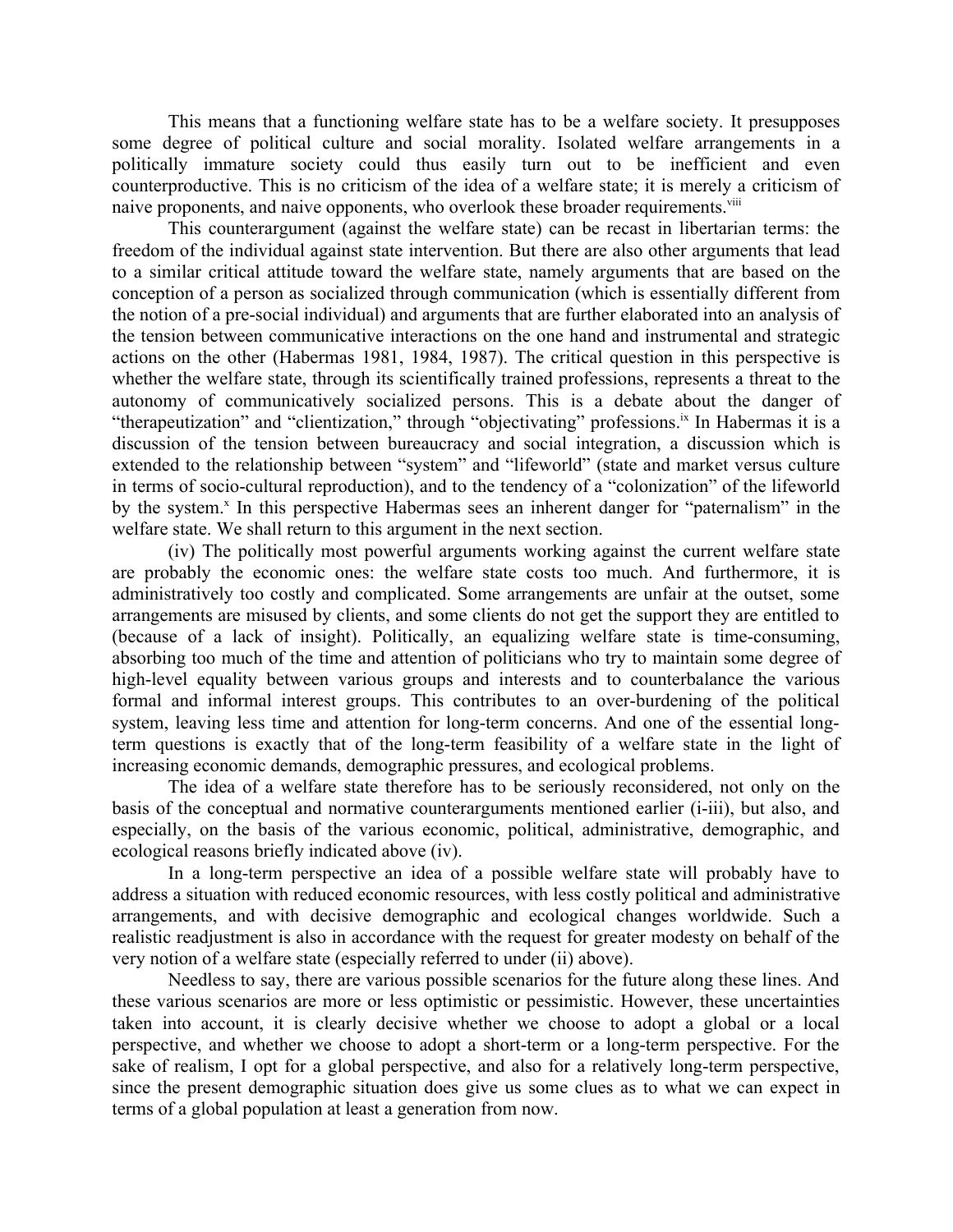### General arguments in favor of a welfare state

So far I have mentioned some counterarguments and present problems. What are the arguments in favor of the idea of a welfare state?[xi](#page-17-0)

At this point I would like to recall the earlier argumentation against the view that property (economic value) is essentially private property: a person is always a person socialized within a community, with its traditions, its codes of meaning, its norms, and its notion of personal identity. Our language, our knowledge, our institutions, and the material structures surrounding us are all part of this shared heritage, within which our personal contributions are shaped. There is no private property of language, of knowledge, or of cultural values at large all of this can be shared without being diminished, and it can only be appropriated by personal efforts, not by being bought. In a deep sense, socio-culturally and bio-ecologically, we belong to the world and the environment. In this perspective of communal togetherness it is foolish to insist on individual rights to counteract basic principles of socio-cultural and bio-ecological reproduction. It behooves us to act in such a way that our acts can also be performed by other people within a world and an environment that are culturally and ecologically sustainable in the long run. If not, we are asking for a metaphysical uniqueness on behalf of our own person, which is philosophically silly and politically unreasonable.

Any functional society requires socio-cultural, bio-ecological, and institutional reproduction and renewal, including an appropriate creativity and criticism. Historically this can take place in various ways. But in modern differentiated societies there will be an interplay between various sociological institutions, such as the state, the market and tradition, each with its own specific task and way of functioning. Only within such a modern society does the idea of a welfare state make any sense, and even here only viewed in the light of specific values and material conditions. But what values and what material conditions is it important to take into consideration? I will return shortly to the question of the relevant material conditions. Here I will delineate values at four levels:

(a) Any society must secure its own reproduction, within given ecological frames, i.e. bio-ecological reproduction, socio-cultural reproduction, and institutional reproduction. This implies for one thing that the appropriate number of children must be born (not too many, not too few), that they must be fed and taken care of, that they must be socialized into this society, and that they must acquire necessary skills. This was part of the overall traditional activities in ancient societies, without differentiations in specific institutions. In a modern society there is a differentiation of educational institutions. But all depending on the status of family and tradition, there might also be a demand for public interventions to secure these functionally necessary forms of reproduction. This might include family planning, care for the pregnant, care for the newly born, an infrastructure suitable for children and families with children, pre-school institutions, and an educational system all the way up.

To the extent that these (and other) functionally necessary types of reproduction are not attended to adequately by informal traditional institutions, they can, in a modern society, either be left to the market or be taken over by the state. To the extent that there is conclusive empirical evidence that the market does not adequately attend to these functional demands, the only resort is to rely on public intervention, in the final instance through the state.

There is a legitimate discussion as to the role in modern societies of informal institutions such as the family. And there is a legitimate discussion as to the possible role of market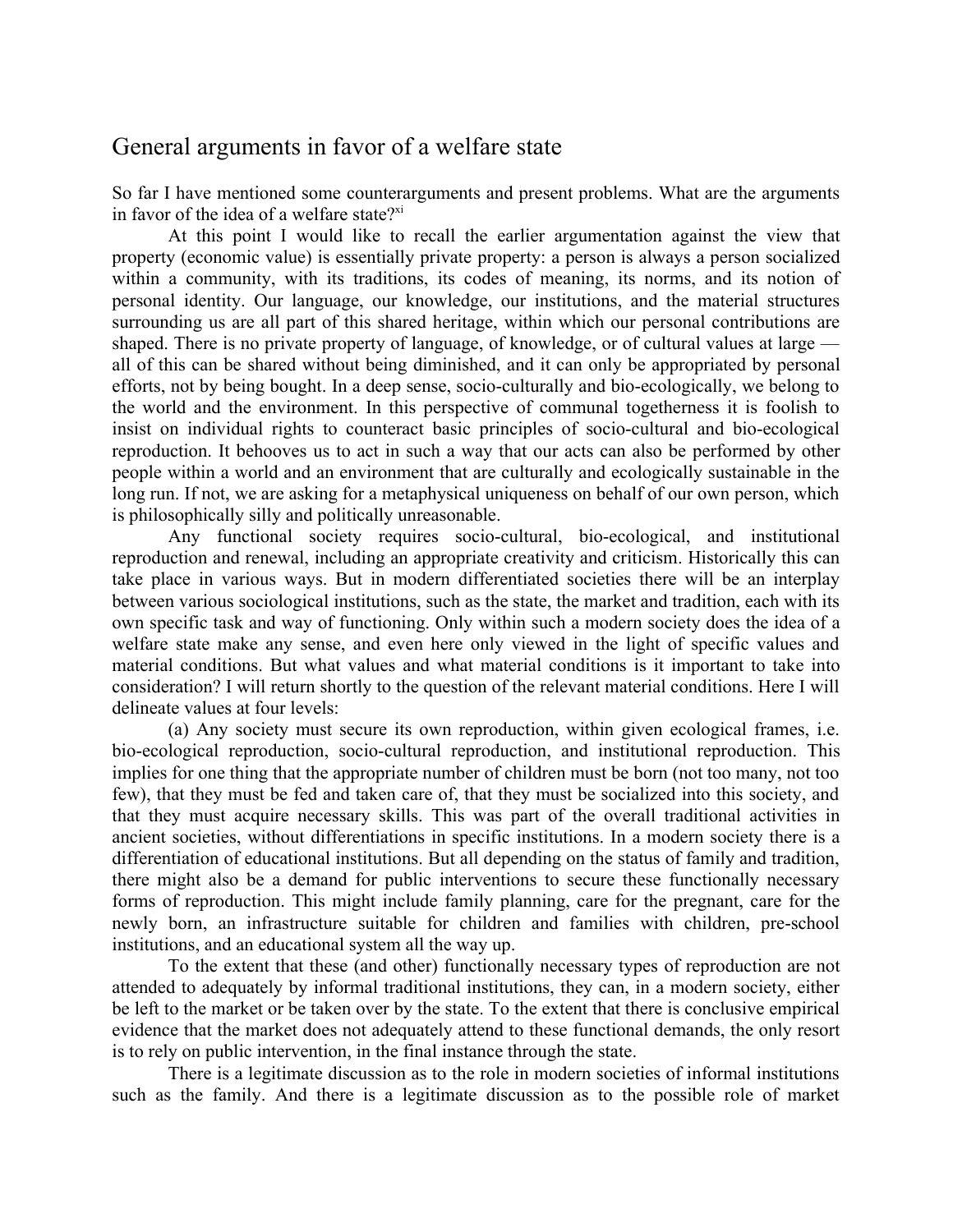mechanisms, for instance, for the improvement of higher education. But to my knowledge there is de facto no good alternative to state intervention as the institution with final responsibility for trying to regulate a sufficiently good interplay between these various reproductive tasks. Or rather, the final *intellectual* institution has to be politics in terms of enlightened discussion among competent participants within the public sphere, and the final *operative* institution has to be politics in terms of legal and administrative arrangements. However, my claim is not one of naive optimism on behalf of the possibility (and desirability) of extended state intervention. My point is to recall the societal need for reproductive sustainability and to indicate the interrelationship between rational criticism and the attempt to act politically (in various ways).

Whether such political interventions should be seen as part of a welfare state is a matter of definition. My argument is that all functional modern states have to take care of these reproductive tasks, for functional reasons, i.e., in order to be sustainable. It is not a question of any additional values; it is a question of societal survival. To the extent that all modern (i.e. institutionally differentiated) societies do require some state intervention in order to take care of these reproductive requirements, then all modern states are welfare states in this respect. That might sound somewhat exaggerated. However, in the first place, it is questionable whether all modern states are sustainable in this sense, i.e., whether they really are functional in the long run. It might turn out that few are, some of those calling themselves welfare states included. Secondly, this is just the first level of values. We shall now turn to the other three.

(b) Economic security in cases of disease and unemployment is traditionally one of the main ingredients of a welfare state. However, the normative argumentation in favor of such arrangements can be of various kinds. Also here we might have some functionalist argumentation, arguing in terms of societal needs for a healthy population and for a general satisfaction in the population, thus avoiding social unrest. (Cf. the Bismarckian program of social welfare.) However, here we might also have an argumentation in terms of collective insurance, underlining the general interest of sharing expenses in case of unpredicted accidents among members of the community. The normative justification is then basically the same as the one in favor of private insurance, but with the difference that the arrangement is made compulsory for all members of that society. (Again there is a crucial difference between cases where this decision is made by democratic vote and where it is made by autocratic decision.) This insurance type of argument is basically a utilitarian argument: given unpredictability and equal risks it is in the interest of each individual to take part in a collective system of insurance (thus avoiding an unreasonable "insurance price" for severely disabled and diseased persons). In the switch from so-called private collective insurance to public collective insurance, all that is needed are arguments in favor of an arrangement that includes everybody: with a collective arrangement, one avoids an unpleasant pondering each time an uninsured emergency case is brought into a hospital (or in considering whether one should take the unpleasant job of bringing the crushed but uninsured body to the clinic). One also avoids the problems of insuring the children of uninsured parents. And one avoids the unpleasant daily encounters with uninsured sick and injured people, begging or robbing in the streets. (Or one avoids the unpleasant knowledge that they have been sent out of town to some quiet place, in the case that one lives in a society with much law and order and no social welfare.) And finally, we avoid the unpleasant problem of how those who are severely ill could afford to be insured on the insurance market.

But there is also a justification of social welfare for the ill and unemployed which does not refer to utilitarian arguments about personal risks. There is a normative argumentation on behalf of solidarity, pure and simple, without any second thought about one's own potential risk or benefit. It simply says that everybody in this society should have a certain minimal degree of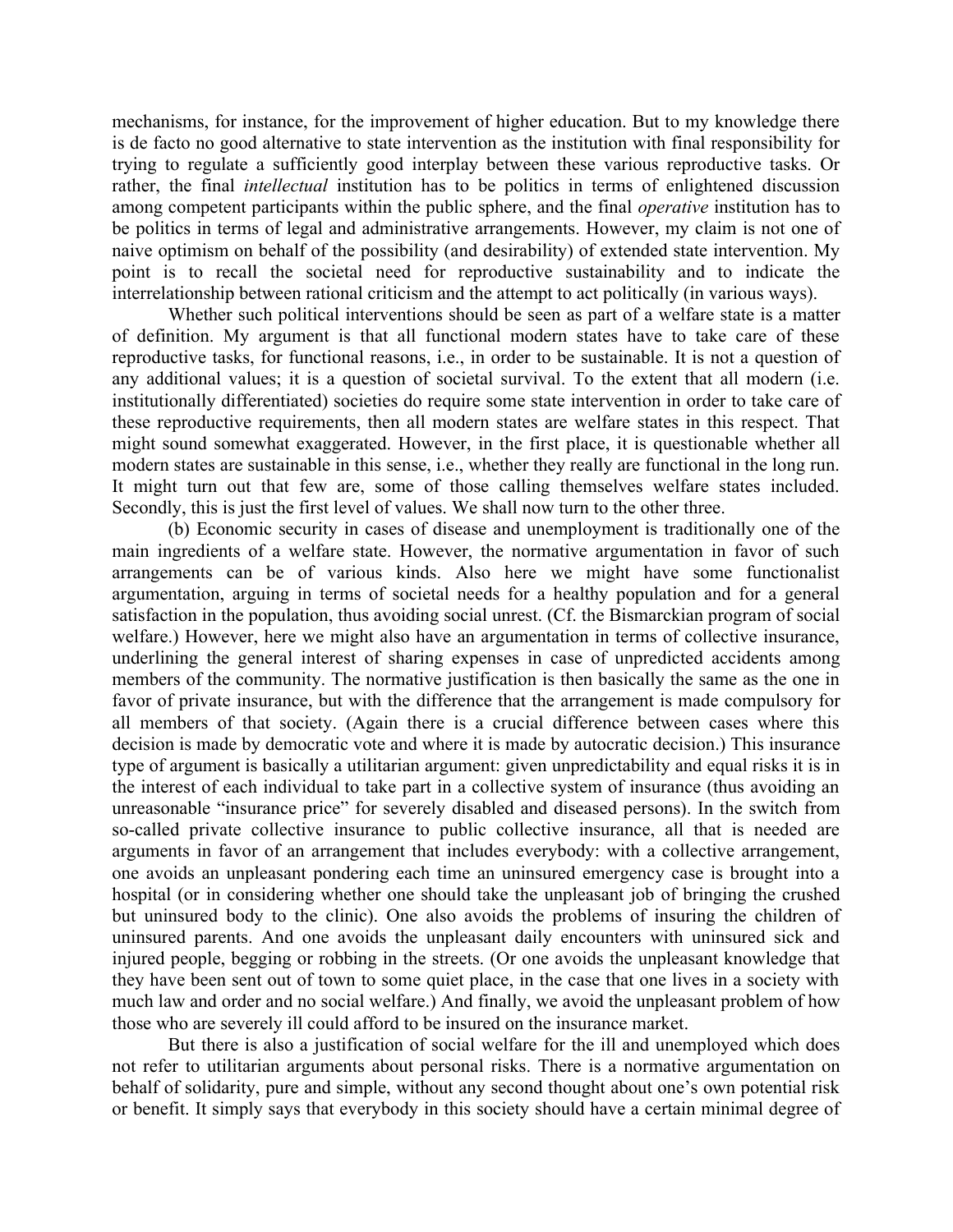care, also those who lose their jobs, are the victims of accidents, or are disabled or ill.

This brings us to the third level of normative justification for welfare interventions.

(c) At this level we do not have the paradigm of functional justification, as in (a), nor the paradigm of justification through collective insurance, as in (b), but a justification of public welfare responsibility based on solidarity.

In any concrete case, these different paradigms might very well interfere simultaneously and in various ways. But it is worthwhile keeping them apart, for the sake of analytic clarity. Some cases might lend themselves predominantly to one of these paradigms. The support of reproductive tasks might be a matter of solidarity. It is hardly a matter of insurance, or at least only in an indirect sense. It is definitely a matter of functional need. Health insurance, and also support in case of unemployment, might somehow be seen as functional in a certain sense (and to a certain degree), and it might clearly be seen as a matter of mutual interest (as insurance), though it could also be seen as a matter of solidarity.

Public support of old and retired people has again another normative foundation. In such cases arguments can go both ways in terms of functional reproduction. In one perspective, the older generation has an important function for overall socio-cultural mediation to the younger generation. But in given situations it can also be argued the other way round, that is, in favor of the view that economically unproductive older people represent a burden, which society for functional reasons could as well have gotten rid of. The argument from insurance would then be close at hand, although in this case the point of insurance is not to get compensation for an accident of some kind, but on the contrary to obtain economical support because one is lucky enough to live a long life. But basically the spontaneous argumentation would probably rather be one based on solidarity. Every human being should have a right to live and should have some minimal economic support. Those who do not have such support should get it, and they should get it from the community to which they belong. This, then, would be the same argument as the one we have for helping privately uninsured people to get medical treatment.

At this point it is essential to stress one aspect of the argument from solidarity: each person has dignity, not only physiological needs. Therefore, the aid that is needed should not be given in a humiliating way. Such aid is not charity, but communal sharing through a general welfare arrangement. And it should be predictable, not susceptible to the whims of charitable individuals. Welfare should be predictable and non-humiliating. This is a crucial component of the normative notion of communal solidarity.

(d) There is a fourth kind of normative arguments in favor of welfare politics. These are arguments which view the welfare state as a means of moderating the power and prestige of market economy and market ideology. Social welfare is seen as a possible means to counteract the dominance of the market.<sup>[xii](#page-17-1)</sup> The aim is a more egalitarian access for all groups in a society to social resources and to political power. These arguments are in this sense not merely functionalistic within a given socio-economic frame, as in (a). Nor are they arguments just for mutual security, as in (b). They are related to the arguments from social solidarity mentioned in (c), but deserve to be classified separately since their aim is mainly to bring about political changes.

I will add a few comments to these four arguments in favor of the welfare state (a-d).

Argument (a), on the functional necessity of biological and socio-cultural reproduction, could possibly be seen as a utilitarian argument. Welfare arrangements in this respect are positive to the extent that they contribute to useful consequences, namely to societal survival. This is an argument which resembles a main argument in favor of ecological sustainability.<sup>[xiii](#page-17-2)</sup>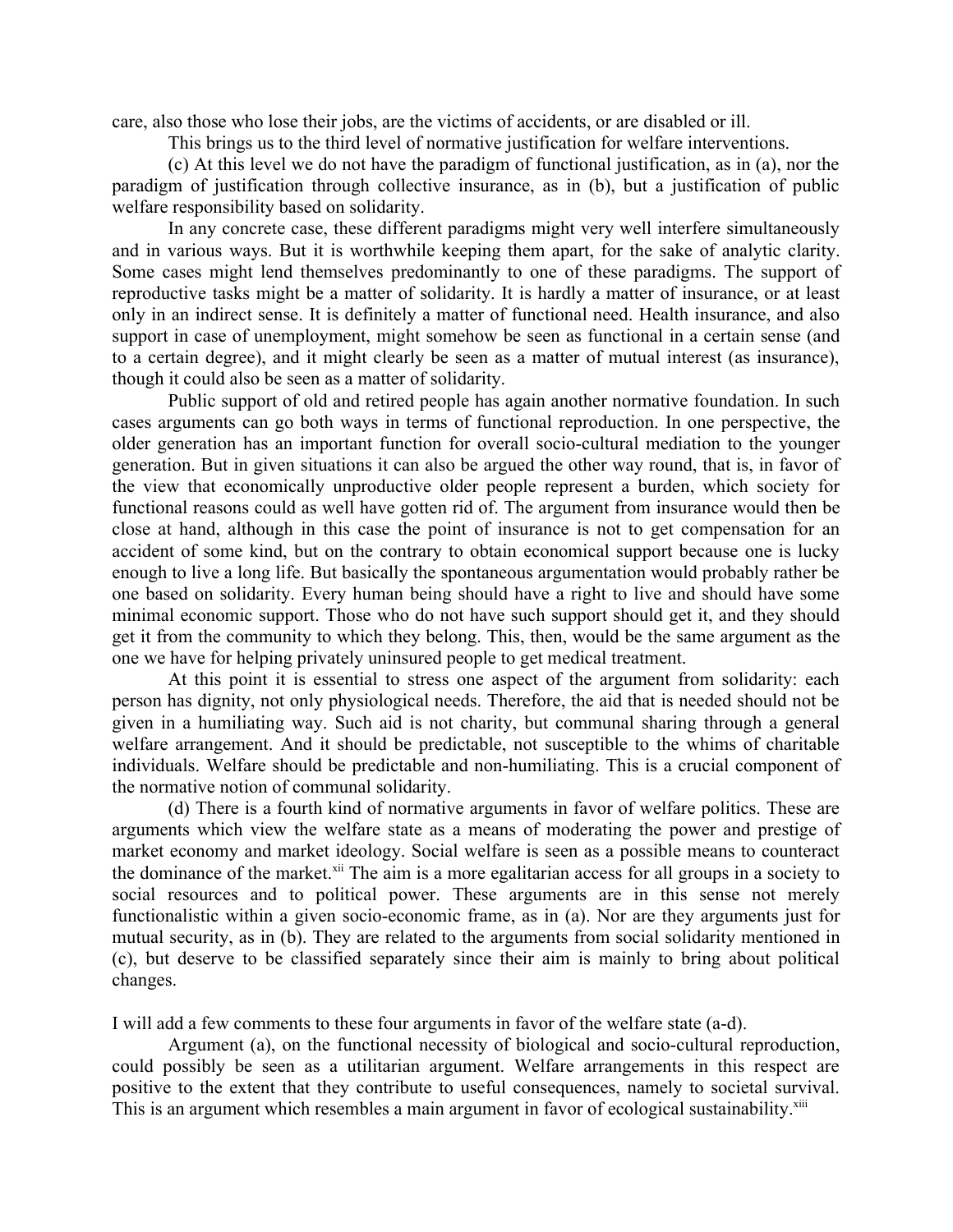Argument (b), on the desirability of "collective insurance" in cases of involuntary unemployment and disease, could easily be analyzed as a utilitarian argument. In extreme cases it is possible to interpret the argument as one of "social functionality" ("social sustainability"). Furthermore, in some societies, this argument could primarily be understood as an argument from solidarity (which leads to our next argument, [c]).

Argument (c) is one of pure solidarity, without reference to utility or societal sustainability. "We should take care of those of our people who are in need of our help." (If argument (b) could be called a "pragmatic" argument according to Habermas's recent terminology,<sup>[xiv](#page-17-3)</sup> we could call this argument an "ethical" argument, i.e. one that is related to the question of our identity, of "who we are and who we want to be.")

Argument (d) is a complex one. It has to do with political influence and hence with power. But it is also related to the question as to what kind of society and what kind of civilized life we want to have. What are the social conditions for the realization of liberal rights and for the rights of discursive participation? To the extent that public arrangements are required in order to secure a satisfactory access to resources of various kinds, to the same extent we can surely say that this argument is fairly strong, and especially strong for the fulfillment of those forms of life that are required in a political culture with rational and autonomous citizens. This means that some of the arguments against special welfare arrangements, presumably leading to clientization and alienation, will have to be carefully examined against this argument *in favor of* a politically mature welfare culture, exactly in order to *promote* a higher degree of these participatory virtues. To the extent that these arguments in favor of a mature welfare culture can be empirically supported, to the same extent is this not only an argument in favor of some value, but is an argument related to the notion of moral agents and hence to the realm of well-entrenched moral obligations (i.e. deontological arguments, not utilitarian ones).

I will now briefly present a special argument in favor of the welfare state, viz. a counterargument against the "paternalism objection" raised by Habermas (and others) against the welfare state. My argument goes as follows:

Even if the term agent, in political and legal theory, is *paradigmatically* conceived of in terms of *autonomous persons* — and rightly so (since such agents are essential for political and legal institutions) — it is also necessary to consider the moral and legal status of cases such as the various stages of the human fetus, or of cases of nearly brain-dead or severely brain-damaged individuals. These members of *Homo Sapiens* are far from the paradigmatic case of autonomous persons, but still they apparently have some moral and even legal standing.<sup>[xv](#page-17-4)</sup> And in any welfare state there are *gradual transitions* from the paradigm cases of autonomous persons to the cases of mere "moral subjects."[xvi](#page-17-5) A huge number of those taken care of by the welfare states are not paradigmatic persons: in various ways (permanently or temporarily) they belong to these other ("transitionary") cases of the human species.

How can we go about these cases, when "those affected" for one reason or another cannot participate in discussions concerning their own needs (and identity)? When it comes to these cases, we can extend the well-known practice of "advocatory representation," which is currently used for minors. We can extend this practice to consider the gradual stages of their physiological and psychological capabilities. The nature of these discourses will increasingly be less that of self-understanding and participation and more that of discursively achieved decisions (scientifically enlightened but fallible) concerning such questions. In this way we have to give an answer to the value question on their behalf. What is a "good life," for them?<sup>[xvii](#page-17-6)</sup>

At this stage, questions concerning living conditions, including the distribution of scarce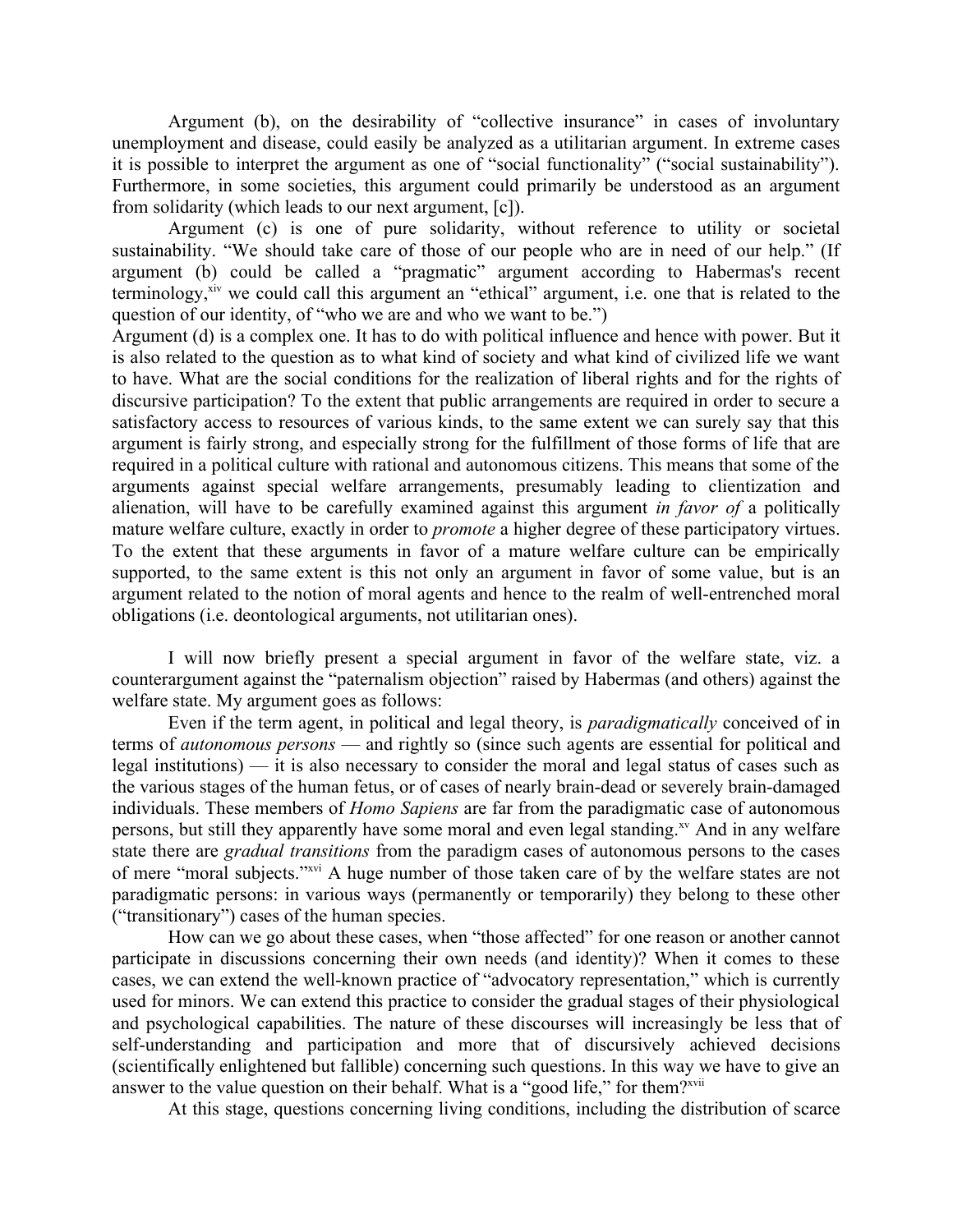resources, are not to be avoided. The importance of social rights is hence to be emphasized:<sup>[xviii](#page-17-7)</sup> liberal rights and participatory rights make sense and are decisive for autonomous persons, free and equal (Habermas 1992:155-157); social rights are all that matter for those affected who are merely moral subjects (and not moral agents or discussants).<sup>[xix](#page-17-8)</sup>

The main point is the following: in these cases we have *less participatory selfdetermination* and more *"paternalistic" agreements or decisions based on discursive interpretations of available and relevant knowledge*. In short, the discursive element remains untouched, but the participatory and consensual aspects are weakened by the introduction of the various forms of advocatory representation.<sup>[xx](#page-18-0)</sup> Since many of the "moral subjects" we have to consider in any modern welfare state can never be autonomous persons (as moral agents or moral discussants), it does not make sense (in the same sense) if we choose to call these agreements or decisions (concerning their needs and well-being) "paternalistic" in an unqualified pejorative sense. *The term paternalism, in this sense, is a term that paradigmatically belongs to the realm of autonomous persons.* We therefore have to distinguish between *various kinds of paternalism,* some being *legitimate* others *not*. This is a point worth making, not only in a moral or a legal perspective; it is also relevant for political theory: to the extent that social politics aims at a protection of the interests of "moral subjects" — beings who are only potentially "moral agents" (or "moral discussants"), or beings who are not even potentially anything but "moral subjects" — it is inadequate to call this an act of illegitimate paternalism. In this perspective it is inappropriate to talk in unqualified and negative terms about *"sozialstaatlicher Paternalismus"* (Habermas 1992:490, 493-516, esp. 503-505). Hence, for a wide range of cases in any modern welfare state, "welfare-state paternalism" might very well turn out to be *legitimate* and even *advisable*.

## Politico-cultural and demographic conditions for a future welfare state

The idea of a welfare state presupposes a modern, differentiated society. It presupposes some material basis, both economically and ecologically, a basis which determines the level of possible expenditures. And it presupposes peace and order. There are, however, two factors to which I would like to pay special attention, namely the need for a certain *political culture* and the question of *state borders*.

The administrative arrangements of a welfare state can always be abused, either by its clients or by its officials. The actual arrangements can always be in need of critical examination and possible improvement. And the level of support has to be reconsidered constantly, in accordance with the economic situation. Consequently there is a need for a political culture which embraces free democratic elections among political parties, making it possible to peacefully get rid of an undesired government, and there is also a need for a political culture which presupposes well-educated and politically trained citizens who in various ways take part in a mature and enlightened discussion of all issues in connection with the welfare state. This double basis of a political culture is an essential prerequisite for a welfare state.<sup>[xxi](#page-18-1)</sup>

In one perspective, the actual organization of a welfare state is merely the external administrative aspects of such a comprehensive political culture. Not only formal democracy is required, but also a political culture which embraces rational discussions and the enlightened formation of preferences and values. Not only free citizens are required, but politically mature individuals, individuals who are able to take part in discussions and to act morally, when necessary to restrict their own short-term and narrowly egotistic desires according to recognized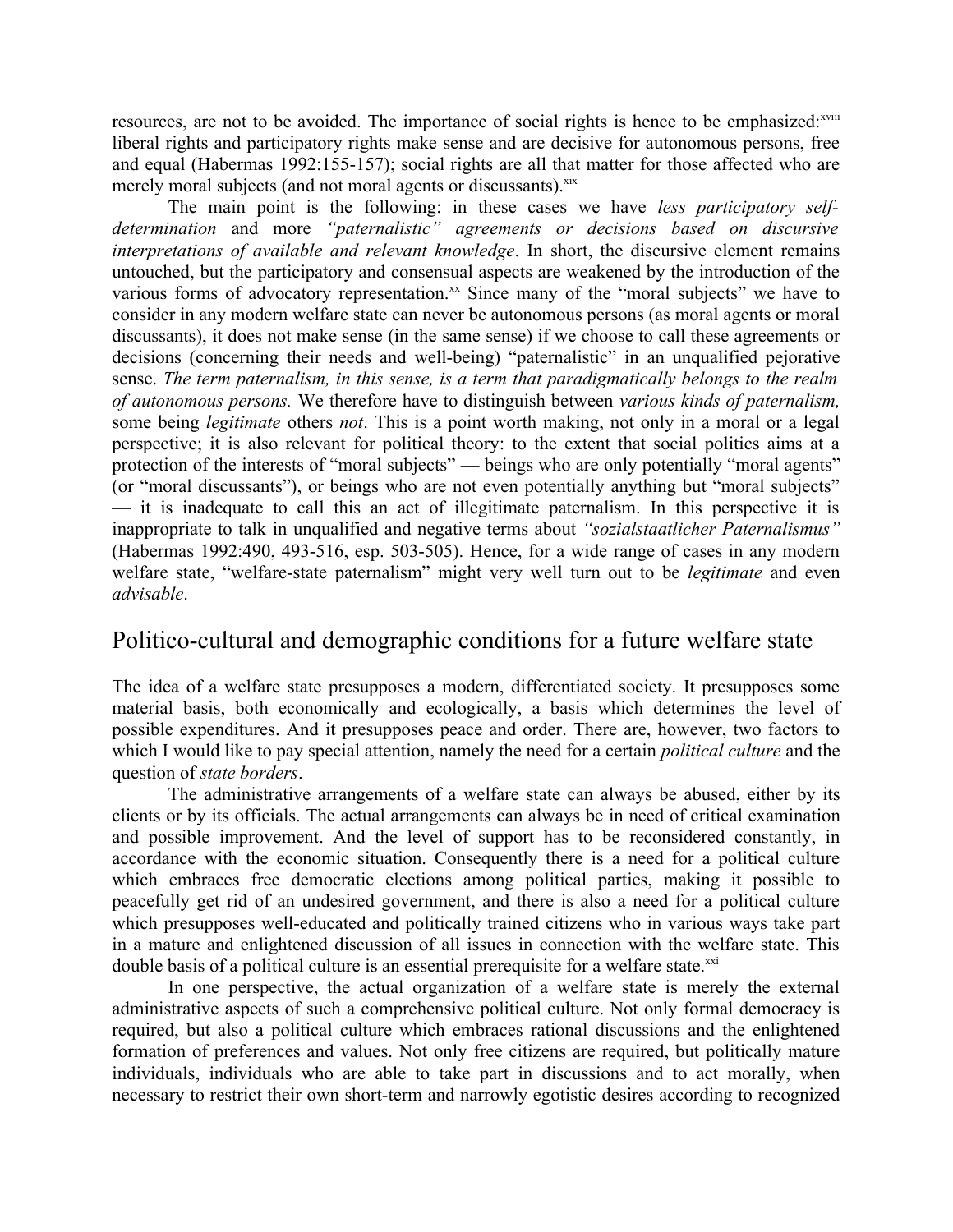long-term needs and basic values.

In each concrete case, these ideal requirements are certainly only realized to some extent. But their realization can always be improved in someway or another. And it is, in my opinion, quite decisive that these normative conditions are clearly spelled out. lf not, the discussion about the welfare state will tend to oscillate between those who mainly think in terms of market behavior and think of human dignity and freedom, human values and aspirations, within this conceptual frame, and those who mainly think in terms of public institutions and who think of human needs and values within this conceptual frame. It is intellectually important to transcend the implicit conceptual restrictions of these two spheres (market and state bureaucracy) and give due attention to the public sphere of argumentation and the personal sphere of post-conventional morality (Habermas 1984, 1987, Vol. I and II, German original 1981). This is intellectually important, but also practically important, since it indicates some of the conditions for a welfare state, conditions that can be examined and improved.

Every real welfare state is a state among other states. There is no world government, nor any world welfare state. Welfare states are individual states. What then of the desirability of a world welfare state? There are normative arguments in favor of the idea of a world government. Are there also arguments in favor of the idea of a world welfare state?

The question is complicated. Since the idea of a welfare state belongs to *modern* societies, any attempt at introducing a global welfare state would automatically represent deep interventions into the social structure of traditionalist societies. What would be the normative arguments for such an intervention? Furthermore, the idea of a welfare state will always be realized in different ways according to economic resources, material needs, and cultural values; these factors are certainly not the same all over. With respect to such factors as climate and natural resources as well as social structure and values, there are great differences from place to place. Would not then the idea of one global welfare state become rather monstrous?<sup>[xxii](#page-18-2)</sup>

But if we accept that a welfare state is a particular state among other states, this acceptance does have some implications. To put it bluntly: a welfare state is a collective arrangement which somehow blurs the clear-cut boundaries between the community and its members. When citizens receive their education free of charge in a welfare state, a general braindrain becomes even more of a problem than is the case when each person's education is fully financed by that person's own funds. When all education is paid for by the state, emigration means "getting and leaving." On the other hand, when substantial support is given by a welfare state to unemployed people, massive immigration becomes even more of a problem than when everybody has to take care of themselves. Immigration then means "coming and getting." A welfare state is thus more sensitive both to emigration and immigration than a pure market society. This goes for capital as well as for people.<sup>[xxiii](#page-18-3)</sup> In order to counterbalance such problems, some kind of restriction on the movements of men and money could be imposed. Briefly and brutally, free movement of people and capital is only compatible with a welfare state when the desire to move is small. If there are major differences in the standard of living between states, and major differences in financial conditions, and thus a clear motivation for men and money to move, there will be a tension between the ideal of a welfare state and the ideal of unrestricted movement. We cannot have it both ways. In a long-term global perspective, with its inherent ecological and demographic trends, this is indeed an unpleasant problem.<sup>[xxiv](#page-18-4)</sup>

Schematically, the situation of welfare states could thus be illustrated by three extreme cases.

(i) An elimination of all political borders and of all restrictions on the movement of men and money, which would make possible a development toward a global equalization of the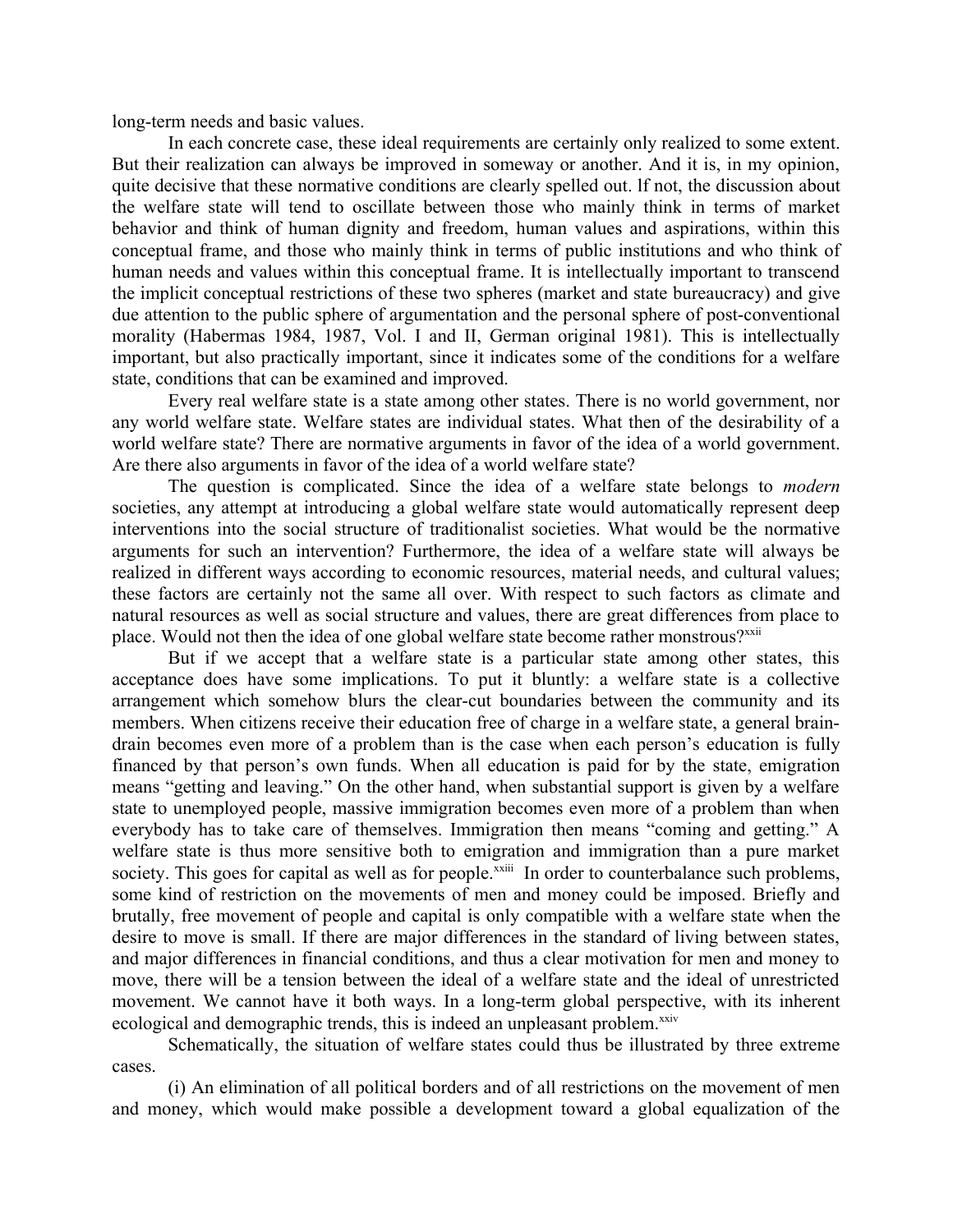conditions for capital and for people, but on the premises of capitalist competition and thus with increasing differences between rich and poor in former welfare states, including a substantial lowering of the material standard of living for most people. This is the abdication of the welfare state.

(ii) An attempt to get legislation for welfare (and for ecological sustainability) accepted in all countries, equalizing the competition conditions for capital worldwide and leveling the differences in living conditions worldwide. By such steps an attempt is made to promote basic social welfare (and ecological sustainability) on a global scale, thereby counteracting differences which are ethically unacceptable (non-universalizable), and which also are the reasons for extensive movements of capital and of people. This might be seen as the long-term goal, ideal but hard to achieve.

(iii) A fortification of a welfare system within one state or a group of states, secured by political borders, namely against extensive movements of capital and of people across these borders. For those in favor of a welfare society, this is the easier option, but this solution implies both moral and practical problems in defending such borders.

From the point of view of ideal universalizability, the former option (ii) is preferable. From the point of view of political feasibility, the latter (iii) is attractive. One way of trying to mediate between these two options consists in an attempt to create a local welfare society in which the average material standard of living is radically reduced, at the same time as basic welfare arrangements and basic conditions for investments and for work are provided. However, also in this case one will remain dependent on solutions obtained according to option (ii). Hence, the best strategy will be one that tries to combine option (ii) and option (iii).

Such an idea of a universalizable welfare state is the one that will be elaborated in the final section. But before approaching this idea, a few remarks should be added.

In a search for ecologically universalizable forms of life, it is essential that those who are well off are willing to lower their material consumption substantially. For this reason it is vital that the ideal of a welfare state implies a really low level of welfare: this points towards universalizable solutions. Ethically this strengthens the normative idea of a welfare state. It also diminishes the migration problems of men and money for such a welfare state.

If justice means universalizability, then we could argue that a form of life which is not ecologically universalizable is morally unacceptable; it is unjust.<sup>[xxv](#page-18-5)</sup> Eco-ethically we could argue that the norm of universalizability of need satisfaction implies that everyone should seek a form of life which is ecologically universalizable, i.e. a form of life which is sustainable worldwide and in long term.<sup>[xxvi](#page-18-6)</sup> But in the attempt to follow this norm of ecological universalizability, we should in each case interpret and adapt the norm discursively relative to morally relevant differences.<sup>[xxvii](#page-18-7)</sup>

In summing up: among the main conditions of a welfare state there is a need for a deeper *political culture* on the one hand and for *ecological and demographic sustainability* on the other.

In order to substantiate the normative idea of a welfare state under conditions of extreme scarcity and hardship, I will now try to indicate some elements of such a universalizable welfare state.

### A normative idea of a welfare state under conditions of extreme hardship

The suggestions that follow are merely meant to represent a few normative reflections on the idea of a welfare state under severe conditions. I do so, freely and speculatively, by choosing to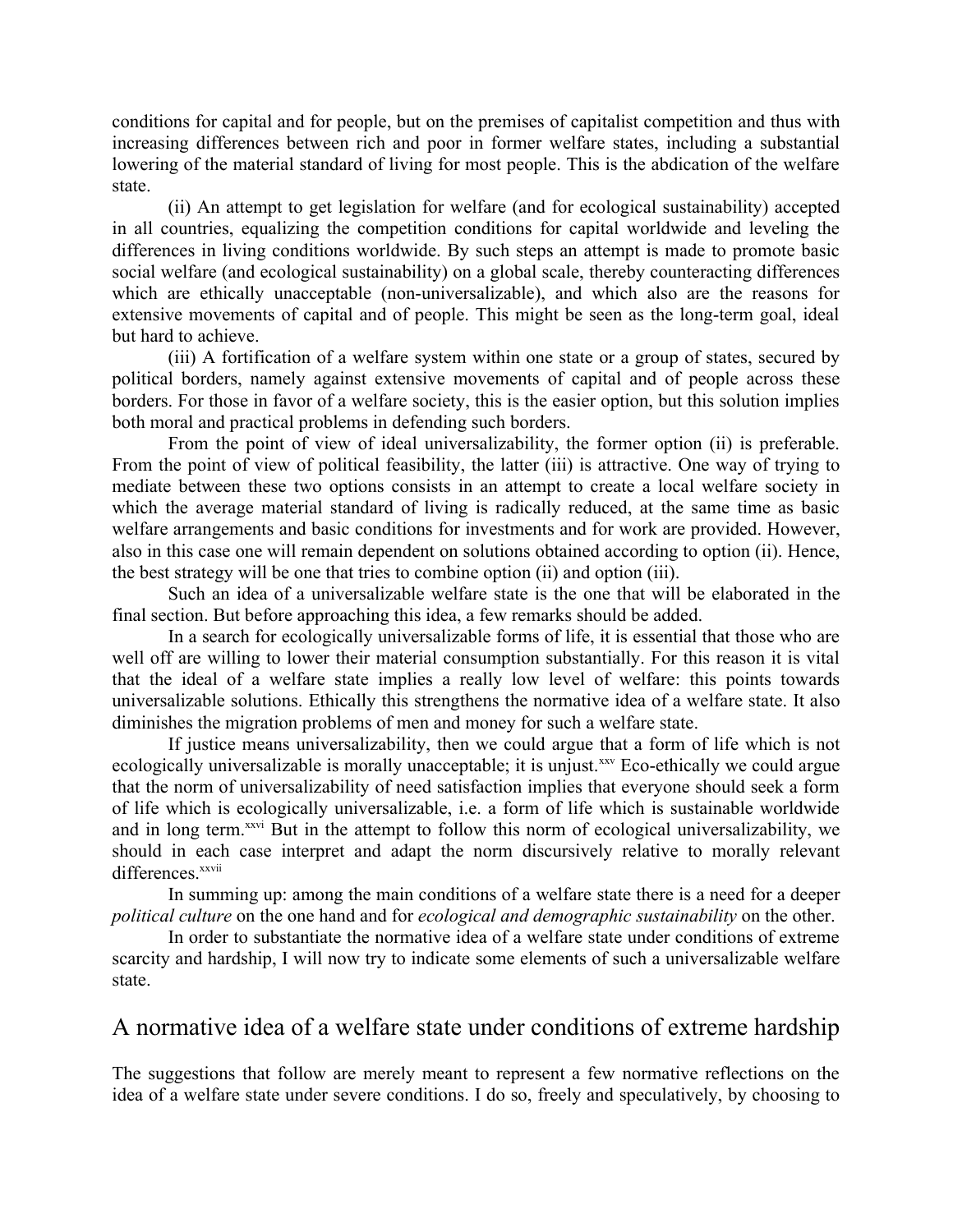play with a simple model of minimal welfare state applied to a global situation of great misery.

My thought experiment is a radical one. On the one hand I envisage a pessimistic scenario of widespread starvation and relatively few resources for redistribution and for public services, on the other hand I work with a normative notion of the welfare state which entails not only solidarity, but also a political culture characterized by liberal rights, democratic decision making, and enlightened discussions. Is such an optimistic political model theoretically possible? I do not ask whether people in such situations are likely to act in a selfish way, as individuals and as groups, or whether paternalistic solutions are likely to be tried.<sup>[xxviii](#page-19-0)</sup> I ask whether under such circumstances a normative notion of the welfare state is in principle possible.<sup>[xxix](#page-19-1)</sup>

This minimalist notion of the welfare state includes the values of solidarity and of reproductive rationality discussed above, (a) and (c). The utilitarian argument of collective insurance, as in (b), will have to be adapted to the situation, and the argument of equality, as in (d), will have to be strongly moderated for the sake of optimal survival: the model I have in mind implies economic differences, and it does not guarantee that everybody will make it.[xxx](#page-19-2)

I will briefly elaborate this idea of a low-cost welfare state. This I will do by discussing a fairly simple idea, using for the sake of the argument some stipulated economic numbers. These numbers are open for changes within reasonable limits and are therefore not decisive for my main argument.

To be sufficiently radical at the outset, I will start with the old idea of a society where every adult person (say, from the age of 18) automatically gets a certain sum of money each month, enough to survive but not to live well on.<sup>[xxxi](#page-19-3)</sup> This sum is given regularly to everybody, absolutely everybody. Simultaneously we eliminate absolutely all other redistributive transactions.

It should be added that so far we focus on that part of the welfare state that is related to redistribution. In this thought experiment we keep in principle the classical, universal welfare system for health care and child care, including the education of children and of youth. Social help for persons in crisis is here included in the health care system. However, in accordance with the main argument concerning the distributive aspects of the welfare state, we do include, in this part of our thought experiment, the possibility (and probability) of a major lowering of the material expenditures also in these fields.

For the sake of the argument we might, e.g. for a Scandinavian country with a cold climate and high prices, stipulate a sum of six thousand dollars a year, and possibly half of that sum for each child under the age of 18. But this is just a stipulated sum, in need of various adjustments.

For the state this is a lot of money. But consider what is gained. Firstly, this is a very simple administrative system. All the administrative work for redistribution is reduced to this one system, which can be taken care of by computers and post offices. Thereby we cut public spending quite drastically, especially as regards salary costs. Secondly, this is a system that cannot be misunderstood, nor misused — which is an administrative as well as a moral advantage. Thirdly, this rough and automatic system liberates politicians for more meaningful tasks.

In short, this system avoids some of the major disadvantages of the traditional system. But what about the costs?

From this total sum we can deduct all the present public costs of redistribution: payments to pensioners, the unemployed, the ill, students, those performing military service, women on maternity leave, etc. This would also be the case for the redistribution of economic resources to weak sectors and regions.<sup>[xxxii](#page-19-4)</sup> All this together could reduce real expenditures substantially.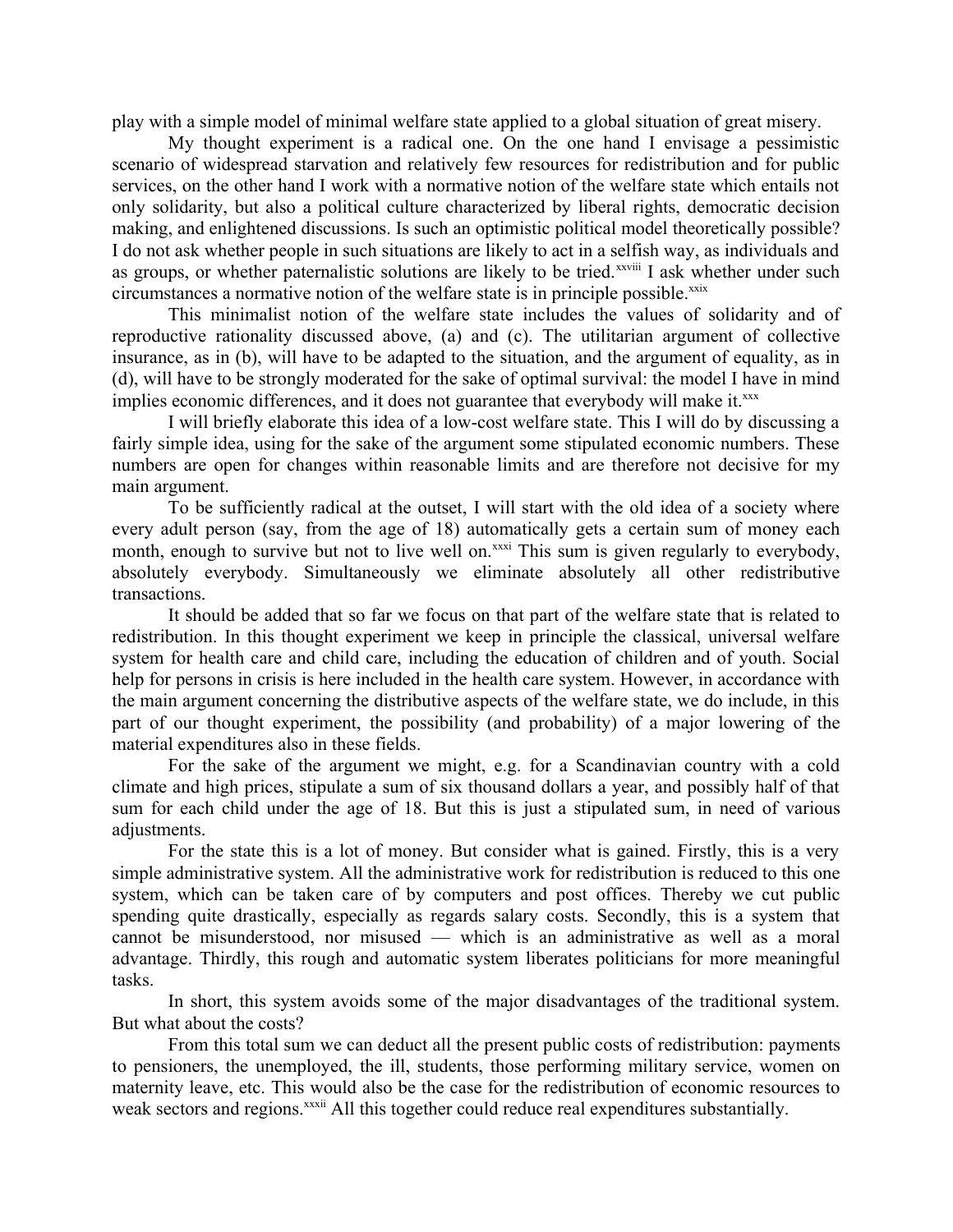This system also implies that all public salaries can be reduced accordingly, since everybody starts with such a universal subsistence grant. That would reduce public expenditures even more.

For private business this implies that labor would become cheaper. Each employee is already paid for, on a basic level. And there are no social expenses for the employers (except for the expenses of a simple health system); they too are included in the subsistence grant.

But from where should the state get this money? Firstly, it has to be shown that this system would be more expensive than the present system. Depending on the level of the subsistence grant and on the total cost of all earlier welfare payments, it might actually be the other way round. This arrangement could turn out to be cheaper for the state than the present system, though realistically it might also be more expensive.<sup>[xxxiii](#page-19-5)</sup> Secondly, the method of obtaining public resources could remain the same as today (as in the Scandinavian welfare states), though preferably with less tax on income, since a system with a subsistence grant will be in need of substantial rewards for work. People should be motivated to work, not to be satisfied with the meager support from the welfare state. Furthermore, taxation of capital should not be prohibitive (which would lead to capital emigration), since reinvestment in productive activities is imperative.

However, when the subsistence grant drops toward the level of survival, those who are able to work would probably try to do so, thus creating assets that gradually will be to the benefit of the whole society and thus permit general support for the welfare state. lf one is willing to go really low the motivation for working should not be a major problem. This, I assume, is a crucial point.

This system implies that everybody knows what to expect. The material basis is predictable. After some time there will probably be a double market, one for people on the subsistence grant only, and another for those who have additional income. The political price for this welfare system is therefore both more inequality and a lowering of the average material standard of living.

The first point, increased inequality, is inherent in this system which implies a free labor market on the top of an equal share to absolutely everybody, young and old, employed and unemployed alike. The second point, the lowering of the average material standard of living, is required in order to meet the economic requirements of affordable public costs and the ecological requirements of reduced consumption — recall my assumption that (prior to this arrangement) the material situation has already become quite severe.

It is hard to say how high, or how low, we can go. We might say: as high as economically and ecologically possible, whatever that might be in each case, and as low as necessary.<sup>[xxxiv](#page-19-6)</sup>

I will not play further with this simple model of a welfare state within the frame of a severe future. I leave it in the hands of people with economic and sociological competence and in the hands of those who find the idea of a welfare state attractive even in times of scarcity and hardship — or perhaps precisely then, for the sake of solidarity. However, for those who are negative at the outset, even toward this case as a thought experiment, I could add a final reminder. This idea of a universal subsistence grant has right away three important advantages: (i) it is universal. (ii) it excludes some important kinds of moral misuse, and (iii) it presupposes a lowering of the material standard of living in accordance with what society can afford. And finally, (iv) it is conceived of as a solution in a situation with permanent and extended unemployment, i.e. of a structural unemployment which will hardly leave any family untouched. These presuppositions taken for granted, our thought experiment might possibly already in a near future seem more reasonable and attractive than some other arrangements (both selective and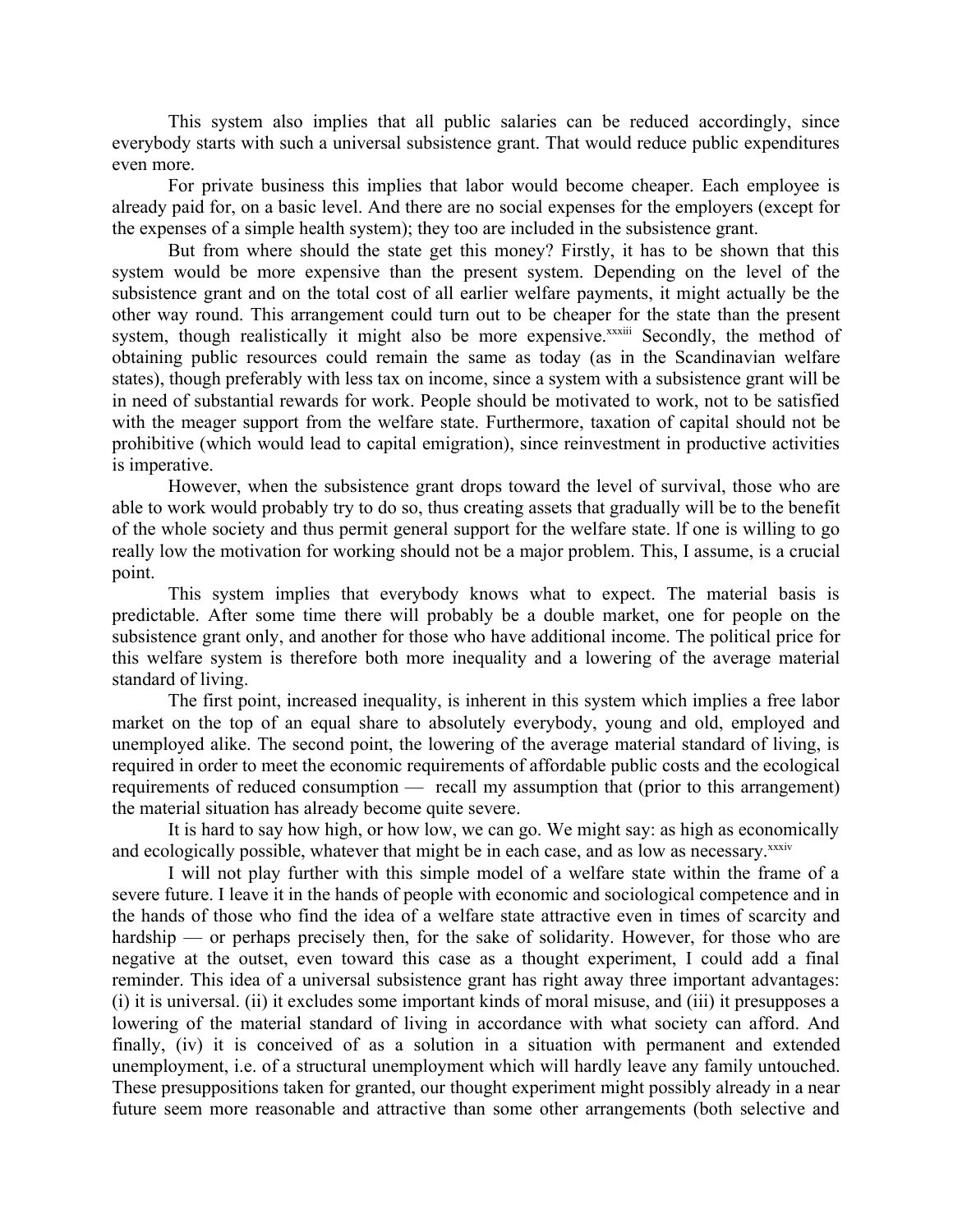high-level welfare arrangements and a society without any real welfare system).

 $\mathcal{L}(\mathcal{L})$ I started by taking a few counterarguments into account. I argued in favor of an idea of a welfare state along four lines: functionalistic arguments, utilitarian arguments, arguments from solidarity, and arguments in favor of political equality. I pointed out some conditions for a welfare state: its situatedness in modern differentiated societies, with a need for a deeper political culture in addition to basic economic resources, and its dependence on ecological and demographic sustainability. And I tried to delineate a simple system that is consistent with these material conditions and normative requirements in a long-term global perspective of severity. In short, I have tried to reflect normatively on the idea of a welfare state, by thinking unpleasant thoughts in a perspective of future hardship, seen from the viewpoint of a culture favorable to social solidarity.

#### BIBLIOGRAPHY:

Doppelt, G. (1984): "Conflicting Social Paradigms of Human Freedom and the Problem of Justification", *Inquiry*, 27:51-86.

Dworkin, R. (1981): "What is Equality", Part 1, "Equality and Welfare", *Philosophy and Public Affairs* 10:185; Part 2, "Equality of Resources", ibid: 283-345.

Ferry, J.M. (1995): *L'Allocation universelle*, Paris: Cerf.

Fraser, N. (1989): "Talking about Needs: Interpretive Contests as Political Conflicts in Welfare-State Societies", *Ethics*, vol. 99, no. 2:291-313.

Goodin, R.E. (1988): "Reasons for Welfare—Economic, Sociological, and Political—but ultimately Moral", in J.D. Moon (ed.): *Responsibility, Rights and Welfare. The Theory of the Welfare State*. Boulder, Colorado and London: Westview Press.

Habermas, J. (1981): *Theorie des Kommunikativen Handelns*. Frankfurt am Main: Suhrkamp Verlag.

Habermas, J. (1984/1987): *The Theory of Communicative Action*, I/II. Boston: Beacon Press.

Habermas, J. (1985): "Die Krise des Wohlfahrtsstaates und die Erschöpfung utopischer Energien", *Die neue Unübersichtlichkeit*. Frankfurt am Main: Suhrkamp Verlag.

Habermas, J. (1992): *Faktizität und Geltung*. Frankfurt am Main: Suhrkamp Verlag.

McCarthy, T. and N. Fraser (1985): *New German Critique*, no. 35:27-53; 97-131.

Machan, T.R. (1984): "Pollution and Political Theory", in T. Regan: *Earthbound. New Introductory Essays in Environmental Ethics*. New York: Random House.

Nozick, R. (1974): *Anarchy, State and Utopia*. New York: Basic Books.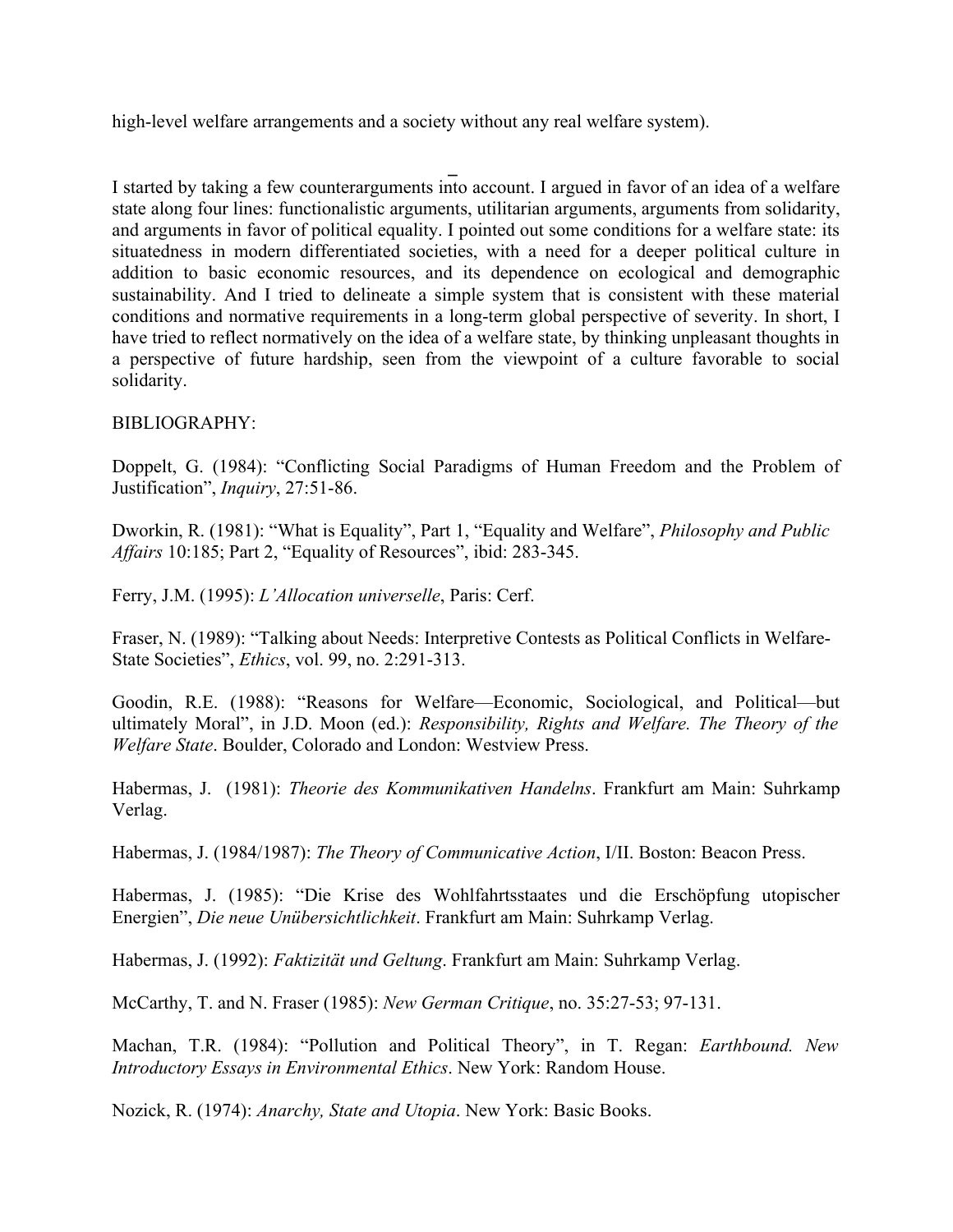Przeworski, A. (1986): "The Feasibility of Universal Grant under Democratic Capitalism," *Theory and Society*, vol. 15, no. 5:695-707.

Rawls, J. (1971): *A Theory of Justice*. Oxford: Oxford University Press.

Shrader-Frechette, K. (1993): "Locke and Limits on Land Ownership", *Journal of the History of Ideas*, vol. 54, no. 2:201-219.

Skirbekk, G. (1991): "The World Reconsidered", *Thesis Eleven*, 30:17-32.

Skirbekk, G. (1993a): "Rationality and Contextuality", in G. Skirbekk: *Rationality and Modernity*. Oslo: Scandinavian University Press.

Skirbekk, G. (1993b): *Rationality and Modernity*. Oslo: Scandinavian University Press.

Skirbekk, G. (1994): "Ethical Gradualism—Beyond Anthropocentrism and Biocentrism?", in G. Skirbekk (ed.): *The Notion of Sustainability*. Oslo: Scandinavian University Press.

van der Veen, R.J. and P. Van Parijs (1986): "A Capitalist Road to Communism", *Theory and Society*, vol. 15, no. 5:635-757.

Van Parijs, P. (1995): *Sauver la solidarité*, Paris: Cerf.

Wellmer, A. (1993): *Endspiele: Die unversöhnliche Moderne*. Frankfurt am Main: Suhrkamp Verlag.

Wright, E.O. (1986): "Why something like socialism is necessary for the transition to something like communism", *Theory and Society*, vol. 15, no. 5:662ff.

Øyen, E. (1974): "Sosialpolitikk som manipulering av sosial avstand", *Tidsskrift for samfunnsforskning*, vol. 15:191-208.

NOTES: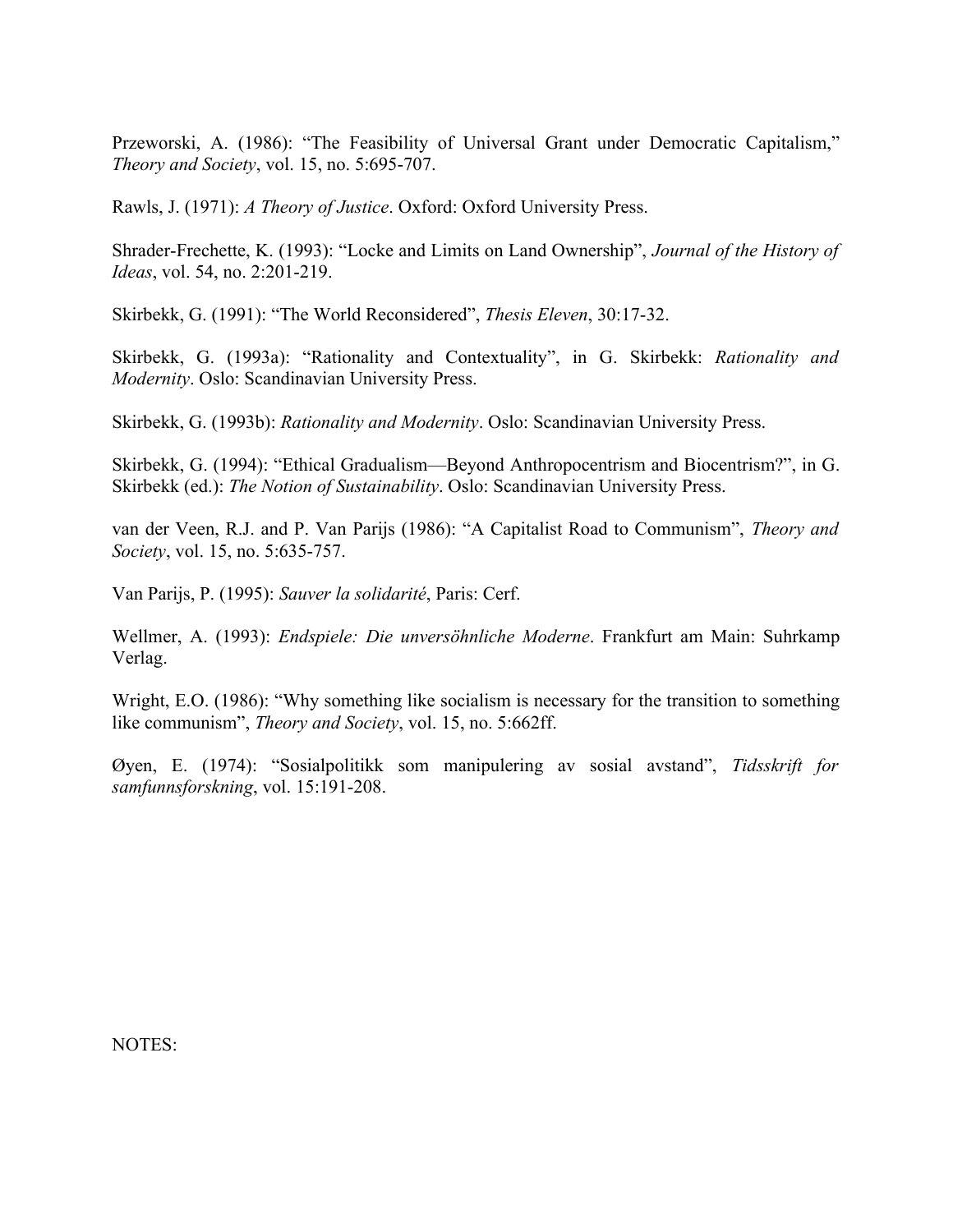<span id="page-15-0"></span><sup>i</sup> Cf, the individualistic notion of property, from Locke to Nozick.

A clear-cut case is Tibor R. Machan, cf. e.g. 1984, § 11-17, 74-106. His position is a declared libertarianism based on Lockean arguments: property rights are individual rights, based on the work of the individual. The individual appropriates that part of the available resources on which his work has an effect. Therefore, the state has no right to tax him in order to redistribute his property to people who have less, and a welfare state is thus morally rejectable.

There are various well-known objections to such a Lockean position. (To start with: it is an open question whether Locke can be said to hold a purely work related notion of property rights, cf. Shrader-Frechette 1993.) To what extent are natural resources available in this sense today? How can inherited private property be justified on these Lockean premises? What about the numerous cases of joint work, by many individuals (perhaps carried out over several generations), on the same objects? How should the initial normative position be rationally justified once it is questioned?

There are more refined versions of this libertarian position, such as the Nozickean notion of a legitimate procedural acquisition of property by the individual, making property private property and undercutting any idea of public property to be redistributed by a welfare state (Nozick 1974). But again, in a modern skeptical society, with many competing normative positions, which arguments could rationally force us to accept just this initial normative position?

These *libertarian* conceptions of private property (as individual rights) are opposed to the *utilitarian* defense of private property; but both oppose the welfare state.

There are various versions of utilitarianism, although all of them share a weakness in the area of justice. Some forms of utilitarian argumentation can be used in favor of a welfare state, others work against the idea of a welfare state. Utilitarian arguments, in terms of market economy alone, could eventually oppose some versions of the idea of a welfare state.

At this stage I would restrict myself to the following claim: any normative political theory that operates with rational and educated individuals as a basic notion disregards the necessity of socialization, i.e., the necessarily socio-historical element in the formation of human capacities. That is, the internal relationship between a person and his community is neglested. In this sense the very notion of a selfsufficient individual is an inadequate abstraction.

Since there are good reasons for not accepting this (de)ontological premise (of an abstract individualism), I do not find it necessary to dwell upon these (abstract individualistic) arguments against the idea of a welfare state.

<span id="page-15-1"></span>ii I might even quote Thomas Hobbes, a founding father of socio-political individualism, who claims that in such theories Man is considered as "sprung out of the earth, and suddenly, like mushrooms, come to full maturity, without all kind of engagement to one another" (Hobbes 1839-1840.

<span id="page-15-2"></span>iii In this context the sociological tradition, from Durkheim to Habermas, represents a major medicine.

<span id="page-15-3"></span><sup>iv</sup> I would especially refer to the ongoing discussion between communitarians and liberals on the questions of "ontological" and "anthropological" individualism on the one hand and "political" and "legal" individualism on the other. Cf. e.g. Wellmer 1993, pp. 20 ff. To my mind, in talking about "ontological" and "anthropological" individualism, the communitarians have the upper hand, but it is more tricky when wc talk about rights and about moral or political agents.

#### <span id="page-15-4"></span> $v$  Cf. e.g. Dworkin 1981.

Some of the problems are illustrated by the following example: a mother and a father want to distribute their wealth fairly to their three children, but one is blind, one has an incurable passion for expensive French wine, and the third has no special needs or passions. What then is a just share? By giving each child the same amount of money, one notion of justice (fairness) is taken into account, but not a notion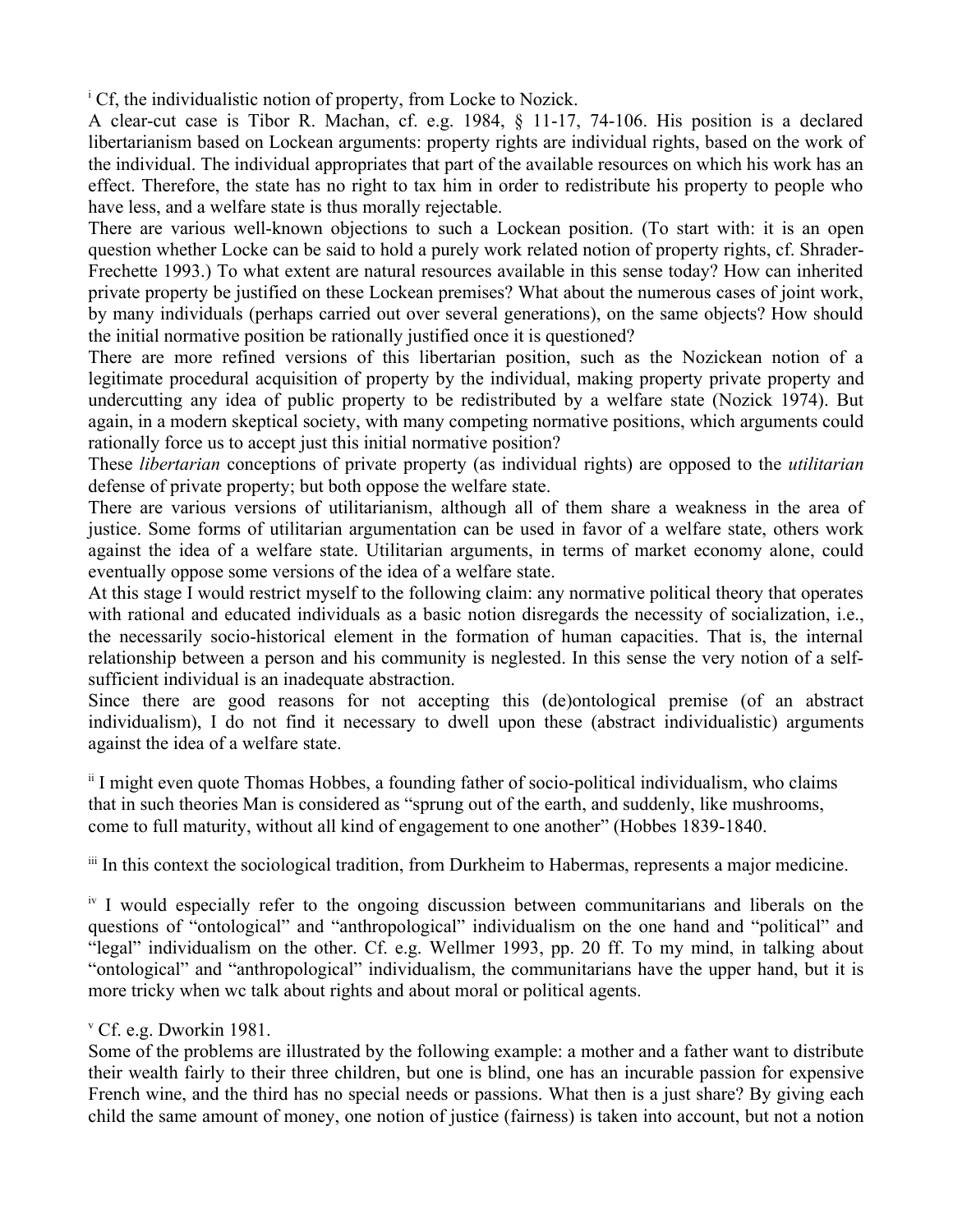of justice (fairness) that aims at an equal satisfaction of needs. If this latter notion of justice (that of equal need satisfaction) is applied, the parents should give more to the blind child than to the others. But should they also give more to the one who remains utterly unhappy if he cannot drink his expensive French wine? How much more should they in that case give to their blind child, or even to their wine-drinking child? How could they ever reach a just answer to that question? And also: how could economic compensation ever do justice to the blind? Without following this discussion further I might just point out that the conceptual problems of equality and justice become even more acute when the time dimension is added. If one person lives carefully and saves his money and another person lives carelessly and spends all he has at once, there will soon be inequality between the two. If there were a responsibility to secure an equal standing for the two throughout life, would it then be just to transfer new economic resources to the one who wasted his money and not the other: That is counterintuitive from the perspective of justice in terms of personal responsibility. On the other hand, could the community in this case rightly urge the careless person to change his form of life, in order to secure an equal and fair material standard throughout his life: We would then get a clash between the value of equal welfare and the value of personal freedom.

In short, the idea of equality in terms of exchange value is in principle problematic.

<span id="page-16-0"></span><sup>vi</sup> This minimal version of the welfare state is in accordance with the classical Rawlsian notion of justice: changes leading to greater differences in wealth are only justifiable if they simultaneously improve the situation for those who are worst off (Rawls 1971).

<span id="page-16-1"></span><sup>vii</sup> As to the discussion of human dignity related to the welfare state and the importance of paid work, cf. Gerald Doppelt's criticism in Doppelt 1984, of the presupposed "social paradigm of human agency" in Robert Nozick and in Carol Gould and Mihailo Markovic, and in John Rawls.

<span id="page-16-2"></span>viii Cf. the recent political criticism of importing single welfare arrangements into a society like the United States, which does not share the general culture of a welfare state (e.g. the criticism made by the former Secretary of Health and Home Services, Louis Sullivan, concerning welfare support for single mothers). Quite a few North American scholars have joined this crusade, without, it seems to me, knowing very much about the complex historical and social conditions that make the welfare a state a functioning system (as in the Scandinavian countries).

<span id="page-16-3"></span> $\frac{1}{x}$  Cf. Habermas 1987 II:363. Sec also I. Illich and H. Skjervheim. Among the catchwords are professional objectivism, clientization, and "therapeutocracy."

<span id="page-16-4"></span><sup>x</sup> On the Habermasian thesis of an "internal colonization" of the lifeworld by the "system," that is, by the market and the state, cf. Habermas 1987, Vol. II, Ch. viii, subch. 2). The Habermasian distinction between lifeworld and system is relevant and interesting, both theoretically and politically, but hardly unproblematic; sec e.g. McCarthy and Fraser 1985. In a time of resignation and privatization, I am afraid that this distinction could be used politically to blur the difference in political role between state and market (since both are seen as equally detrimental for the lifeworld). What could then be neglected is the political primacy of the political (so to speak). For one thing, if insights acquired through practical discourse should be implemented institutionally, the positive interplay of *public debate* and *political institutions*, including *state institutions*, is crucial. For interesting elaborations of these problems, cf. Habermas 1992.

Concerning theoretical tensions related to the welfare state, cf. also Habermas's discussions in 1985. The question of whether the different modern states and political systems are "instrumental" rather than "communicative" is not to be decided by *a priori* generalizations. Careful empirical and conceptual analyses are required, and the answers might therefore differ from state to state (for instance in France,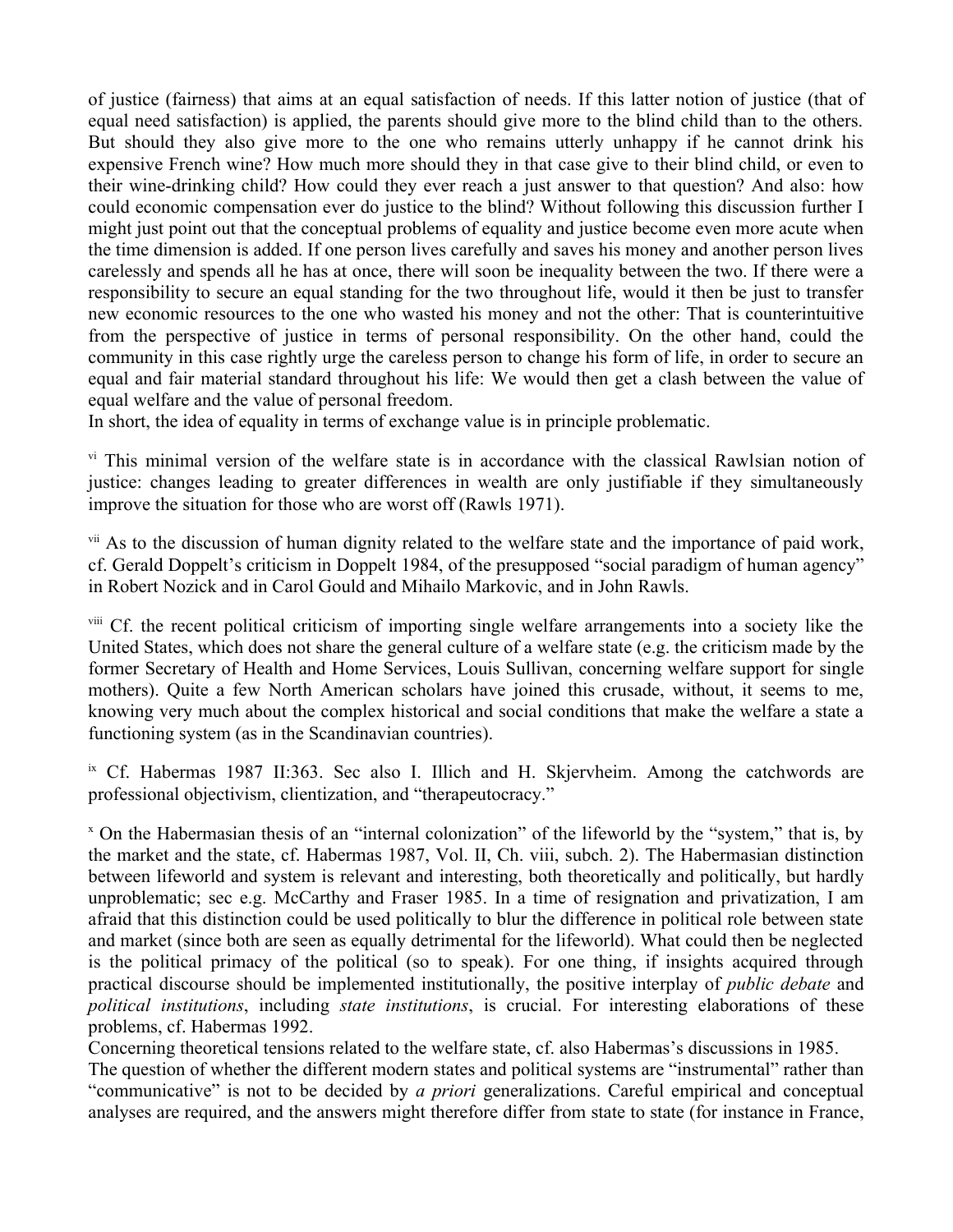Germany, Norway and the United States), and also differ with the various activities of the political systems in each state (for instance universities, railways, churches, parliaments, research councils, courts, hospitals, museums, schools, and ministries of finance).

<span id="page-17-0"></span>xi Cf. an orderly discussion of this question in Goodin 1988:19-54.

<span id="page-17-1"></span><sup>xii</sup> Social welfare may be seen as a necessary means to this end, but clearly not a sufficient one. For one thing, participatory democracy and good and socially unbiased education are also required, as well as the influence both from social movements and from political and professional organizations (which to a certain extent is the setting of the Scandinavian welfare states). As to the aim of socio-political equality, or of diminishing "social distance," cf. Øyen 19 74.

<span id="page-17-2"></span><sup>xiii</sup> We are here talking about preconditions for sustainable societies. Hence it is somewhat awkward to talk in utilitarian terms. The term "utility" is for the most part used about that which is useful for something that is, in the final analysis, good *per se*. Sustainability can best be seen as such an aim *per se*. Hence, asking about the "utility of life" is like asking about the "time on the sun"; i.e. this term is a category mistake, mixing the standard with that which is measured by the standard.

<span id="page-17-3"></span>xiv Cf. e.g. Habermas 1992:138 ff., but also in earlier writings.

<span id="page-17-4"></span><sup>xv</sup> The depth and extension of such moral and legal problems are steadily growing, since technological and scientific development makes us increasingly able to prolong life and to intervene in the life process in these cases.

<span id="page-17-5"></span><sup>xvi</sup> I would suggest that wc make the following distinctions: there are those who are able to act morally and immorally; in the world known to us these *moral agents* are all humans—but not all members of *Homo Sapiens* are "moral agents," a fetus for instance, is not. There are those who are able to take part in moral discourse; in the world known to us these *moral discussants* are all humans—but not all members of *Homo Sapiens* are "moral discussants." an infant, for instance, is not. The tricky interrelationships between moral agents and moral discussants are discussed in universal pragmatics and in theories of socialization and of modernization, but we shall not enter into these discussions here. But evidently we need a category for those who are neither moral agents nor moral discussants, but who can still be morally harmed—a paradigm case is that of unnecessary infliction of pain on sentient beings who are not able to act morally, nor to discuss moral questions. The beings who only belong to this category wc could, for the lack of a better name, call *moral subjects.*

<span id="page-17-6"></span><sup>xvii</sup> In this sense "ethical" questions (in the Habermasian sense) have to be settled; we cannot get away, for instance, by referring to a possible future consensus among moral discussants. The discussion on optimal reforms for mentally retarded people (for instance: should they live in institutions or in private flats?) represents a typical case. This case is very different from discussions on anti-smoking laws, where those affected in principle are discursively available—the issue being more the "weakness of the will" than their inability to participate in the discussion or to learn from it (eventually some time in the future).

<span id="page-17-7"></span>xviii Habermas focuses on *Freiheitsrechte* and *Teilnahmerechte*, not on *Teilhaberechte*, cf. Habermas 1992:157.

<span id="page-17-8"></span> $x$ <sup>ix</sup> To what extent is a moral discussant conceivable without, being a moral subject (having a bio-body)? Cf. Skirbekk, 1994.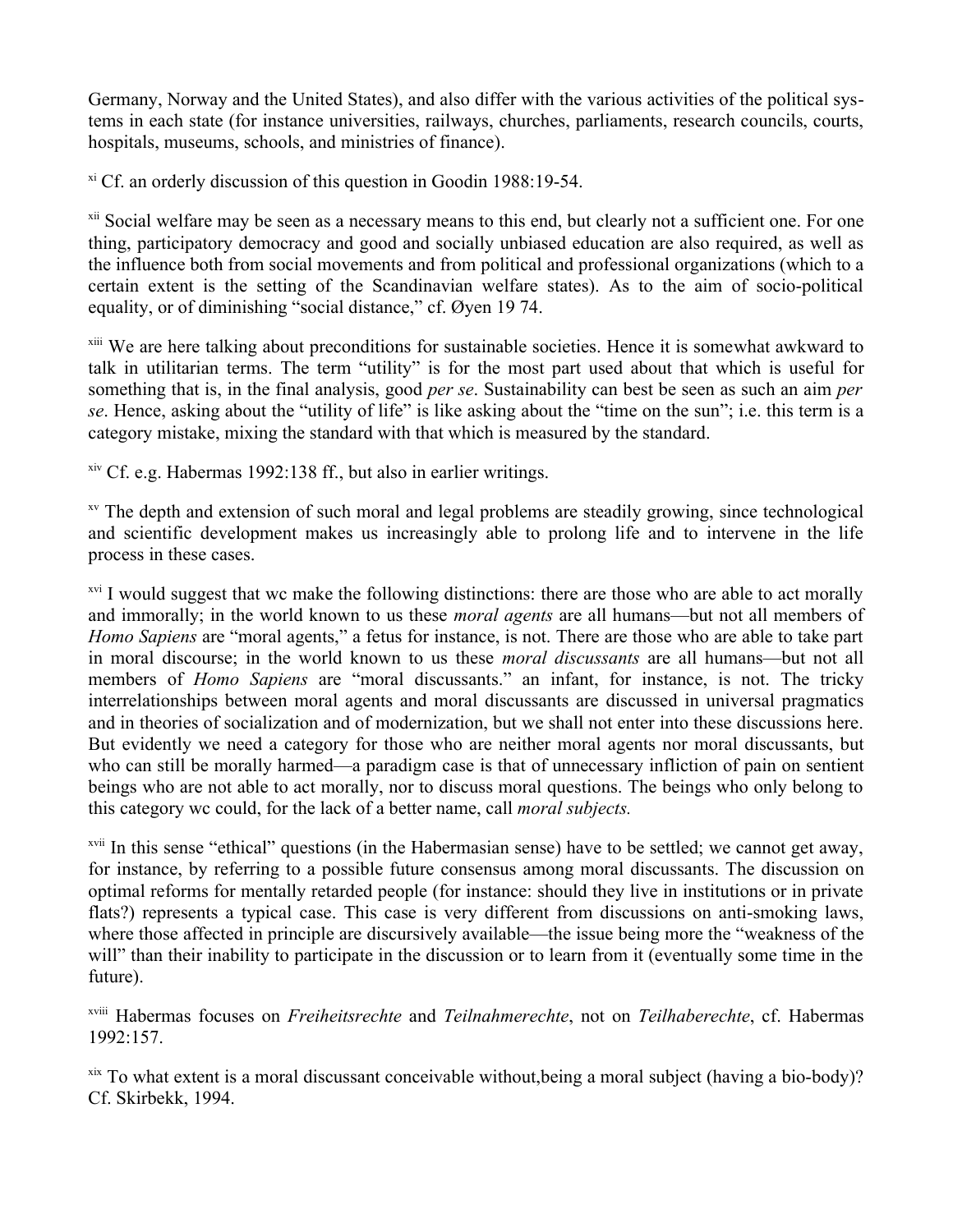<span id="page-18-0"></span>xx Even though some diluted version of "hypothetic consensus" (or "anticipatory consensus") could be discussed in connection to non-present moral agents and discussants, this becomes increasingly meaningless as we move toward the more and more "remote" cases of (mere) "moral subjects."

<span id="page-18-1"></span><sup>xxi</sup> Cf. the normative notion of political culture elaborated in Skirbekk 1991.

<span id="page-18-2"></span><sup>xxii</sup> In this perspective, for instance, there are certainly major differences between, say, Saudi Arabia, the United States, and Sweden. Even if wc could argue that some form and some degree of a welfare state are both functional and desirable in any modern state, could that possibly lead us to the conclusion that these three countries really ought to be included in one and the same global welfare state? Probably not. Our normative arguments can hardly take us further than to a rejection of more extreme cases of deficient welfare arrangements in modern states: there will always be cases for which there is no clear normative conclusion, to the effect that the decision is left to voting or to tradition.

Perhaps the plurality of welfare arrangements mav provide a relief for social dissidents? Some discontent Swedes can go to the US, or to Saudi Arabia; some discontent Americans can go to Saudi Arabia, or to Sweden; and some discontent Saudis can either go to Sweden or to the US. On the other hand, those who do go to the US, or to Sweden, or to Saudi Arabia, should know where they are going.

<span id="page-18-3"></span><sup>xxiii</sup> On migration of capital and people in the welfare state: "Imagine for a moment that the proposal for a universal grant were enacted in a single city.... What would happen? Two movements are likely: first, one would expect a dramatic migration of people from outside the city into the city; second, one would expect a dramatic migration of capital (and of high-paid managers and capitalists) out of the political jurisdiction of the city's taxation authority" (Wright 1986).

<span id="page-18-4"></span><sup>xxiv</sup> The situation can be illustrated by the following example. The population of a small welfare state like Norway is less than a third of that of Shanghai, which again is approximately 1% of the population of mainland China. Whatever immigration Norway permitted from China, it would hardly matter for the overall demographic development of that country. From World War II to the nineties, the Chinese population has nearly tripled, from approx. 450,000 to approx. 1.2 billion. However, the present population of China (of nearly 1.2 billion) would have been more than 200,000,000 higher if the Chinese government had not during the last twenty years pursued its family planning policy aiming at one child per family. (According to *China Daily* Feb. 7, 1991.) A population of 200,000,000 is close to the population of the US, or to that of England, France, Italy, and Spain together. This example indicates that it is primarily "at home" and not through migration that effective measures can most successfullv be taken.

<span id="page-18-5"></span>xxv Cf. the discussion in Habermas (and others) on the norm of "universalizable need satisfaction," discussed in the chapter "Rationality and Contextuality" in Skirbekk 1993a.

<span id="page-18-6"></span>xxvi There is an important difference between anthropocentric sustainability and the notion of ethical gradualism. According to the latter we should also take the "social rights" of non-human moral subjects into account, including their "instrumental" (indirect) values, such as habitat. These social rights should be supported by legal and economic institutions. Cf. Skirbekk, 1994:79-126.

<span id="page-18-7"></span>xxvii One critical perspective in this respect is the eventuality of an insufficiency of vital resources for the survival of everybody: how could we, in such a critical situation. discursively reach a consensus about how to select the survivors and how to select those who are not to survive? As far as demography is concerned, it could provocatively be claimed that the human population is already too large everywhere and that it should be substantially decreased everywhere. However, in some cases consumption is the main immediate problem, rather than population growth. We could therefore say: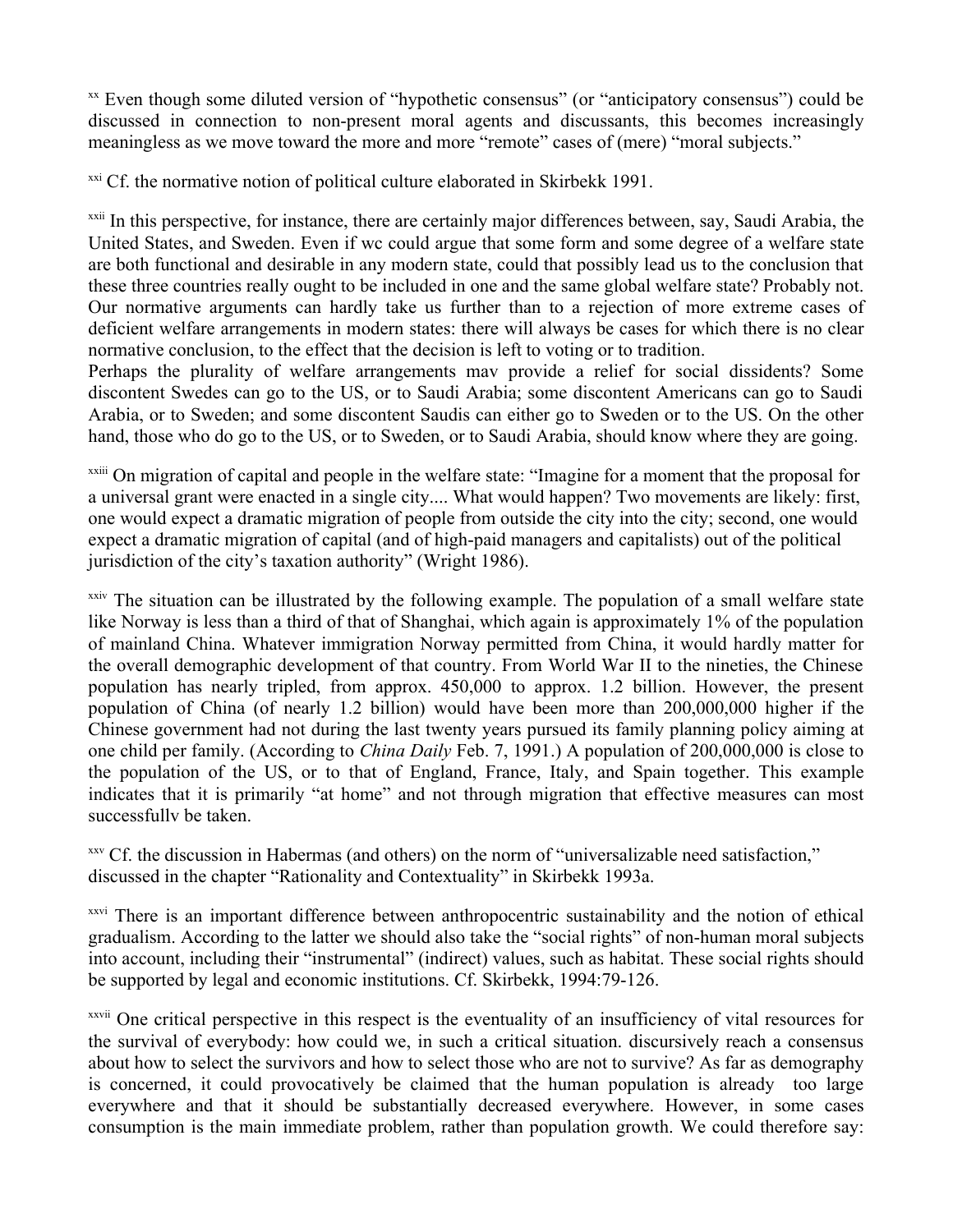where consumption is ecologically too high, it should be reduced: where population growth is too high, it should be reduced. Any step that leads to a larger population or to higher consumption should be avoided.

<span id="page-19-0"></span>xxviii Time is here an important factor: a slow process of deterioration would probably permit learning and adaption in a way which a fast breakdown would not.

<span id="page-19-1"></span>xxix If people were convinced that under such miserable conditions a normative notion of the welfare state is inconceivable, this conviction itself could prevent them from trying to improve the situation.

<span id="page-19-2"></span>xxx See below. I assume that once a universal subsistence grant is received (e.g. each month), there is nothing more to get, no more money for redistribution and no further assistance from social institutions (except hospitals and educational institutions).

<span id="page-19-3"></span><sup>xxxi</sup> Cf. the critical debate of similar ideas put forward by van der Veen and Van Parijs (1986). However, the idea I am playing with is very different from the proposal made by van der Veen and Van Parijs. For one thing: (1) They presuppose some abundance. I presuppose scarcity and envisage a low standard of living. (2) They aim for "communism" in the sense of equal grants to everybody regardless of their personal work relationship. I allow for a universal survival grant but also for inequality through differentiated income for work. In short, they present an enthusiastic utopia for the present situation, whereas I reflect in defensive terms on a possible future with scarcity within a declining welfare state. In the words of Alec Nove (op. cit. 1986, p. 678), my position is "share-scarcity, ecologically-oriented market socialism, with a universal grant ensuring tolerable subsistence levels for all, plus material and other incentives for work." Cf. also Ferry 1995, and Van Parijs 1995.

<span id="page-19-4"></span>xxxii For an equalizing welfare state like Norway, the costs of supporting various regions and sectors directly or indirectly are considerable. For example, at present the state guarantees a basic income for farmers, subsidizes electric energy and has favorable laws of tax deduction for industry.

In countries with subsidies to farming or fishery, the subsistence grant could contribute to the same effect. If we have a family of four (two parents and two children) on a farm that has been inherited and which is unmortgaged, the starting salary under this system would be \$18,000 (6,000 for each of the parents and 3,000 for each of the children), which under conditions of scarcity and hardship could make farming attractive most places.

<span id="page-19-5"></span>xxxiii Cf. Przeworski (1986), where he tries to calculate the rate of taxation in relation to the level of the grant. He assumes the universal grant to be one-half of the average present income, and concludes tentatively with a tax increase in the vicinity of 20 percent of the GDP for OECD countries, and with aggregate income reduced by more than 5 percent.

<span id="page-19-6"></span>xxxiv By low level, I am thinking in terms of sufficient clothing to keep warm, enough food of a simple kind (like potatoes and milk, or rice and tea, plus vitamins), about seven square meters of living space per person, and satisfactory sanitation. This certainly does not provide for any luxury, but within the more gloomy scenarios, even this low level would be attractive for many people. For quite a few, it is attractive already today.

An illustration: in Shanghai, three to four square meters per person for housing is usual, and in winter, the indoor temperature is often below ten degrees Celsius owing to a prohibition against indoor heating. Shanghai is an attractive place in China, a place that many more people would like to move to and which few people would like to leave. Life expectancy at birth in Shanghai in 1991 was 75.5 years, compared to a life expectancy in New York City of about 73 for whites and 70 for non-whites. (These statistics are from 1980, the last year for which data were available in the spring of 1991, according to